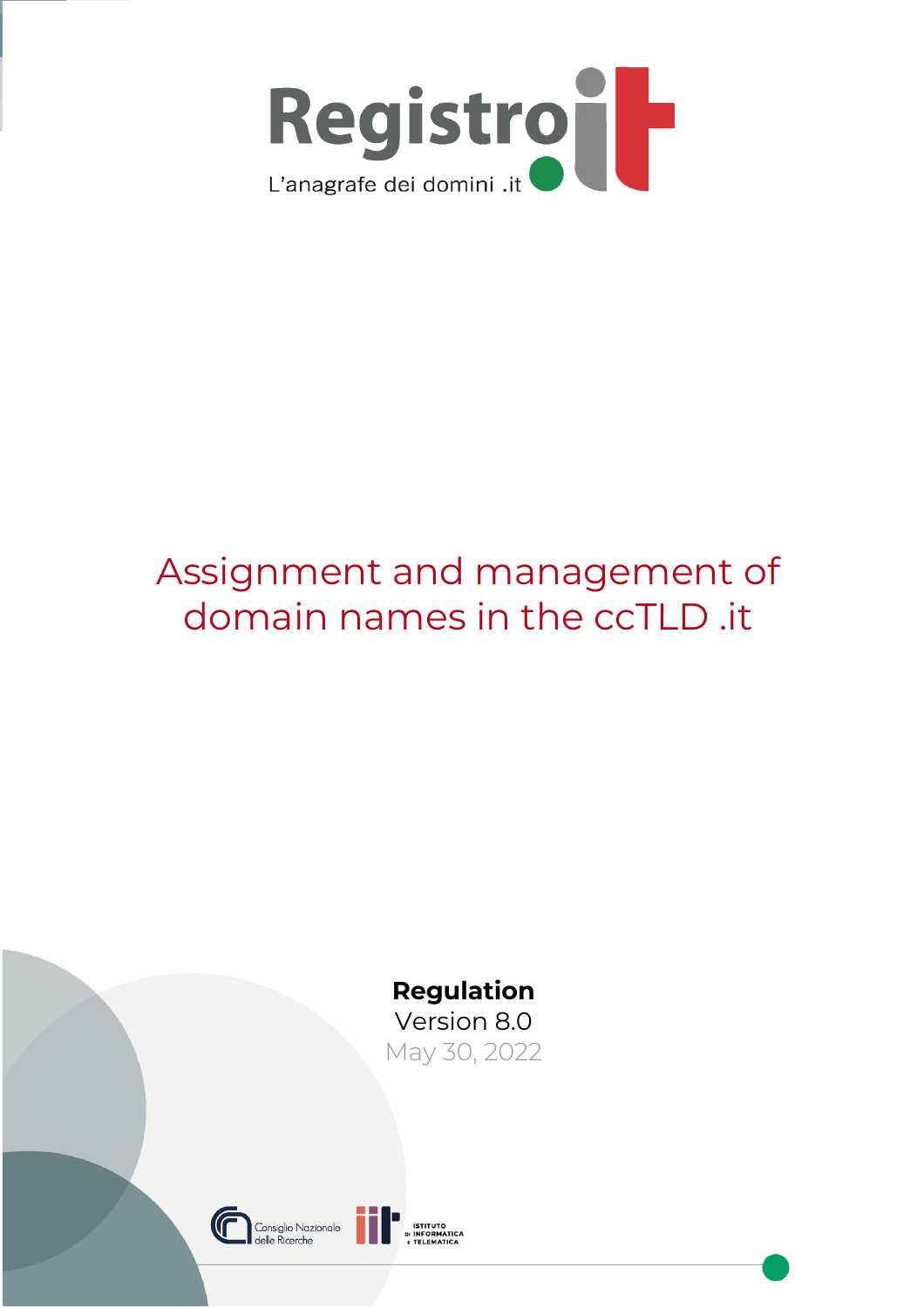# **CONTENTS**

| <b>Revision on this document</b><br>$\boldsymbol{0}$<br><b>Introduction</b><br>1                               | $\mathbf{1}$<br>$\overline{2}$ |
|----------------------------------------------------------------------------------------------------------------|--------------------------------|
| 1.1 Premise                                                                                                    | $\mathbf{2}$                   |
|                                                                                                                |                                |
| 1.2 Basic Principles<br>1.2.1<br>Internet domain names                                                         | $\mathbf{2}$<br>$\overline{2}$ |
| 1.2.2 Domain names in the ccTLD .it                                                                            | $\overline{2}$                 |
| 1.2.3 Registering a .it domain name                                                                            | $\overline{c}$                 |
| 1.2.4 Responsibilities                                                                                         |                                |
| 1.2.5 Laws and jurisdiction                                                                                    | $\frac{2}{3}$                  |
| <b>Subjects: Duties and Functions</b><br>$\overline{2}$                                                        | $\overline{\mathbf{3}}$        |
| <b>Registry</b><br>2.1                                                                                         | 3                              |
| 2.2<br><b>Registrars</b>                                                                                       | 3                              |
| <b>Registrants</b><br>2.3                                                                                      | 3                              |
| 2.4<br><b>Steering Committee of the Registry (SCR)</b>                                                         | $\mathbf{3}$                   |
| <b>Dispute Resolution Service Providers (DRSPs)</b><br>2.5                                                     | $\mathbf{3}$                   |
| 3 Organization and structure of names assigned in the ccTLD .it                                                | $\overline{\mathbf{4}}$        |
| Names that can be assigned<br>3.1                                                                              | 4                              |
| 3.2<br><b>Structure of the name tree</b>                                                                       | 4                              |
| $3.3\phantom{0}$<br>Organizational and geographical structure                                                  | 4                              |
| Regions<br>3.3.1                                                                                               | 4                              |
| 3.3.2 Provinces                                                                                                | 4                              |
| 3.3.3 Municipalities                                                                                           | 4                              |
| 3.4 Reserved domain names assigned only to specific categories                                                 | 5                              |
| Domain Names registered under the organizational and geographical structure,<br>3.4.1                          |                                |
| corresponding to local authorities                                                                             | 5                              |
| 3.4.2<br>Domain names corresponding to Italy                                                                   | 5                              |
| 3.4.3<br>Unsponsored gTLDs (uTLD) and sponsored gTLDs (sTLD) for certain sectors<br>or categories              | 6                              |
|                                                                                                                |                                |
| 3.5 Domain names that cannot be assigned<br>Registration and maintenance of domain names .it<br>$\overline{4}$ | 7<br>$\overline{7}$            |
| 4.1<br><b>Main operations</b>                                                                                  | 8                              |
| 4.2<br><b>Statuses</b>                                                                                         | 11                             |
| 5<br>Disputes and access to data and documents relating to a registration, to the                              |                                |
| maintenance and to the challenge of a domain name in the ccTLD .it                                             | 11                             |
| Introduction of the challenge<br>5.1                                                                           | 12                             |
| Registry procedures in the case of a challenge<br>5.1.1                                                        | 12                             |
| Renewal of the challenge procedure<br>5.1.2                                                                    | 12                             |
| 5.1.3<br>Challenge resolved                                                                                    | 13                             |
| 5.1.4<br>Effects of the resolution of a challenge                                                              | 13                             |
| 5.1.5<br>Assignment to another person as a result of a challenge                                               | 14                             |
| Access to data and documents relating to the registration, maintenance and<br>5.2                              |                                |
| challenge of a domain name in the ccTLD .it, also by a written application                                     |                                |
| received by the Registrar                                                                                      | 14                             |
| Essential elements for the request for access<br>5.2.1<br>Persons entitled to make a request<br>5.2.2          | 14<br>14                       |
|                                                                                                                |                                |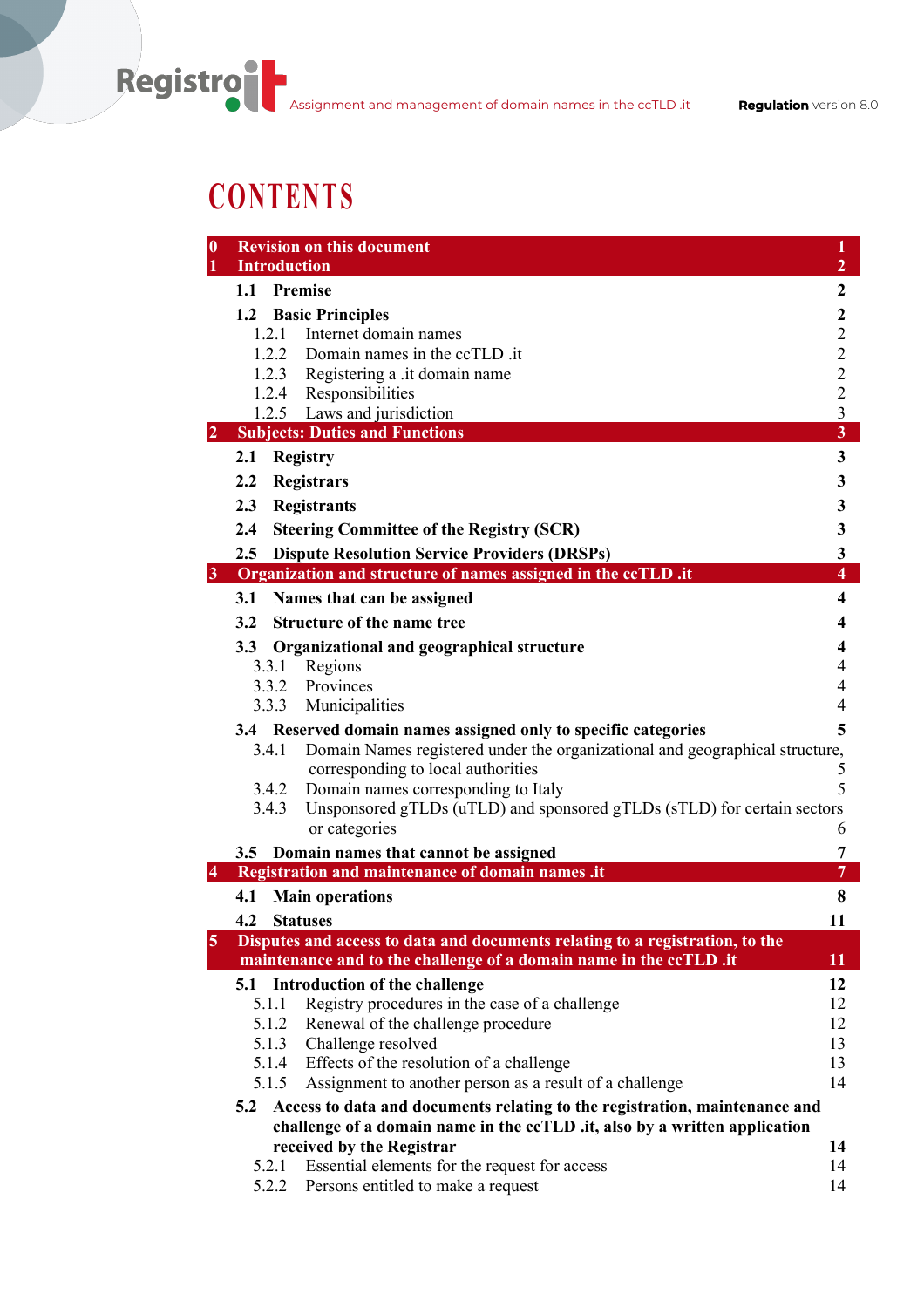**Registro** Assignment and management of domain names in the ccTLD .it **Regulation** version 8.0

| 5.2.3<br>Evaluation of requests<br>5.2.4<br>Notification to counterparties<br>5.2.5 Restrictions on access<br>Exclusion of the right to access<br>5.2.6<br>Protection of confidentiality<br>5.2.7 | 15<br>15<br>15<br>15<br>15<br>16 |
|---------------------------------------------------------------------------------------------------------------------------------------------------------------------------------------------------|----------------------------------|
|                                                                                                                                                                                                   |                                  |
|                                                                                                                                                                                                   |                                  |
|                                                                                                                                                                                                   |                                  |
|                                                                                                                                                                                                   |                                  |
|                                                                                                                                                                                                   |                                  |
| Obligations of the party making the request<br>5.2.8                                                                                                                                              |                                  |
| Availability and request for access to documents and information for domain<br>5.2.9                                                                                                              |                                  |
| names maintained by a Registrar                                                                                                                                                                   | 16                               |
| Verification, suspension and revocation<br>6                                                                                                                                                      | 16                               |
| 6.1 Checks and resulting actions                                                                                                                                                                  | 17                               |
| Checks relating to the Registrant and resulting actions<br>6.1.1                                                                                                                                  | 17                               |
| Checks on the work of the Registrar and resulting actions<br>6.1.2                                                                                                                                | 17                               |
|                                                                                                                                                                                                   |                                  |
| 6.2 Suspension                                                                                                                                                                                    | 17                               |
| Upon request of the competent authority<br>6.2.1                                                                                                                                                  | 18                               |
| Upon request of the assignee<br>6.2.2                                                                                                                                                             | 18                               |
| <b>6.3</b> Revocation                                                                                                                                                                             | 18                               |
| Upon request of the competent Authority<br>6.3.1                                                                                                                                                  | 18                               |
| Ex-officio<br>6.3.2                                                                                                                                                                               | 18                               |
| Lack of eligibility or failure to submit the required documents to the<br>6.3.2.1                                                                                                                 |                                  |
| Registrant                                                                                                                                                                                        | 18                               |
| Appendix A - List of names corresponding to the denominations of Italian regions                                                                                                                  | 19                               |
| Appendix B - List of names corresponding to the denominations of Italian provinces 21                                                                                                             |                                  |
| Appendix C - List of names corresponding to the denominations of Italian municipalities                                                                                                           |                                  |
|                                                                                                                                                                                                   | 24                               |
| <b>Appendix D - List of non-assignable names</b>                                                                                                                                                  | 25                               |
| <b>Appendix E - Glossary</b>                                                                                                                                                                      | 26                               |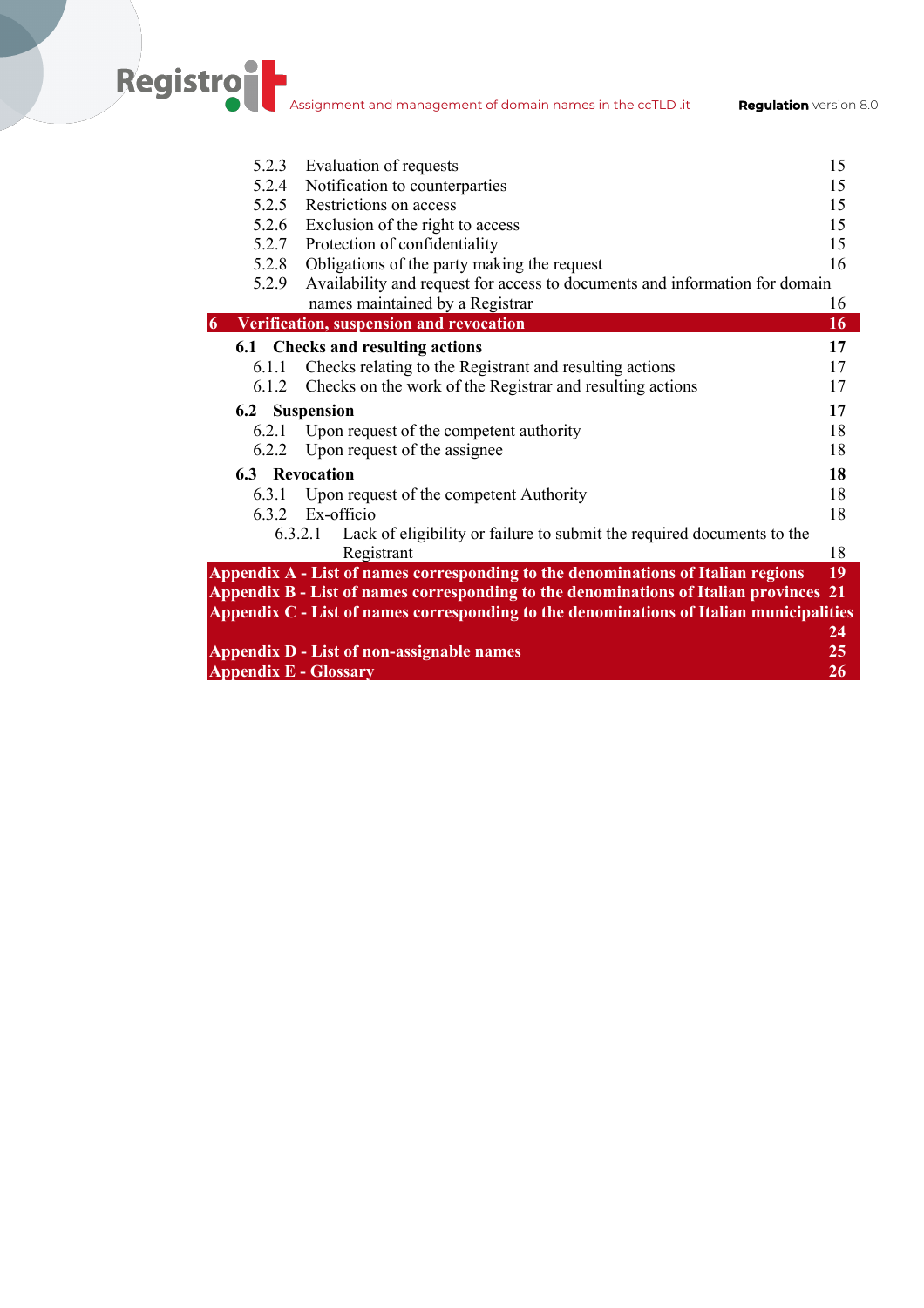## **0 Revision on this document**

**Registro** 

#### **Changes from version 7.1 of November 3, 2014:**

- Revision of Section "1.2.3": the United Kingdom has been added to the list of countries allowed to register domain names in the ccTLD.it;
- Revision of Section "4.1": the cancellation of a domain name by the Registrar, in the case of obviously incorrect data of the Registrant has been added;
- Revision of the Regulations in order to eliminate the fax as a means of communication to and from the Registry;
- Appendix B: revision of the names corresponding to the denominations of the Italian provinces;
- Appendix C: the link of the List of names corresponding to the names of "Italian municipalities" has been added on the website of the .it Registry.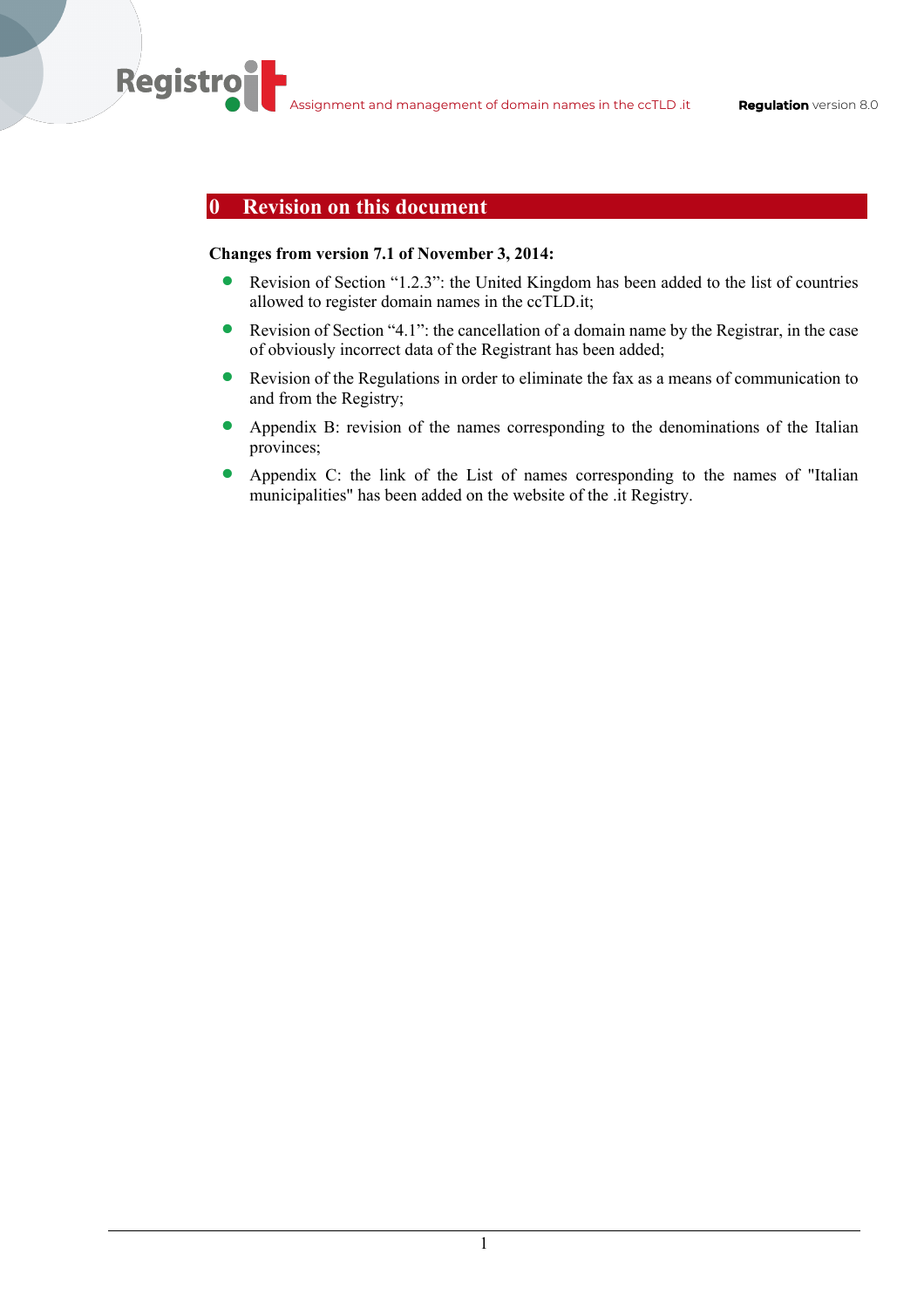## **1 Introduction**

## 1.1 Premise

**Registro** 

These Rules of assignment and management of domain names in the ccTLD .it (hereafter, "Regulations") contain the rules for the allocation of domain names in the ccTLD .it (Italy), with reference to the Internet Protocol Suite (IPS).

The Regulations define the rules for registering names and are accompanied by a technical manual ("Guidelines for managing operations on domain names in the ccTLD .it" (hereafter, "Technical Guidelines"), which detail all the operations needed for registering domain names. The "Technical Guidelines" also cover what skills are required by those involved (Registry, Registrar and Registrant) and the steps to perform in the registration process.

An integral part of these Regulations are the "Regulations for the resolution of disputes in the ccTLD .it" which are accompanied by a technical manual ("Guidelines for the resolution of disputes in the ccTLD .it" (hereafter, "Legal Guidelines") which detail each operation referred to in the document, and specify the skills needed by those involved and what they are required to do.

## 1.2 Basic Principles

#### 1.2.1 Internet domain names

From a technical point of view, a domain name is a mnemonic code that facilitates access to resources on the Internet, in itself characterized by a numeric address.

#### 1.2.2 Domain names in the ccTLD .it

A domain name is defined as being registered in the ccTLD .it when it is assigned to the Registrant and is included in the Data Base of Assigned Names (DBAN).

#### 1.2.3 Registering a .it domain name

- 1) By the very nature of the domain name service (DNS) on the Internet, a domain name can only be used if it has been duly registered in the international hierarchy of domain names;
- 2) a domain name is assigned according to the chronological order of requests and as defined in Article 4;
- 3) a domain name cannot be reserved;
- 4) the Registry provides the technical and administrative infrastructure for the service of resolving domain names in the ccTLD .it according to the technical regulations in force;
- 5) the Registry will not tolerate either the hoarding of domains names nor cybersquatting;
- 6) the registration of a domain name in the ccTLD .it is permitted only to persons who have citizenship, residence or a registered office in the countries of the European Economic Area (EEA), the Vatican City State, the Republic of San Marino, the Swiss Confederation and in the United Kingdom;
- 7) a domain name is assigned to the Registrant only after the applicant has provided their data, accepted the conditions and responsibilities established for the registration of a domain name in the ccTLD .it terms set forth in these Regulations, and is aware of their responsibilities.

#### 1.2.4 Responsibilities

A Registrant is responsible for the registration and assignment of the domain name, as well as for any declarations and information supplied to the Registry.

The Registry is not responsible for any technical errors that may compromise the data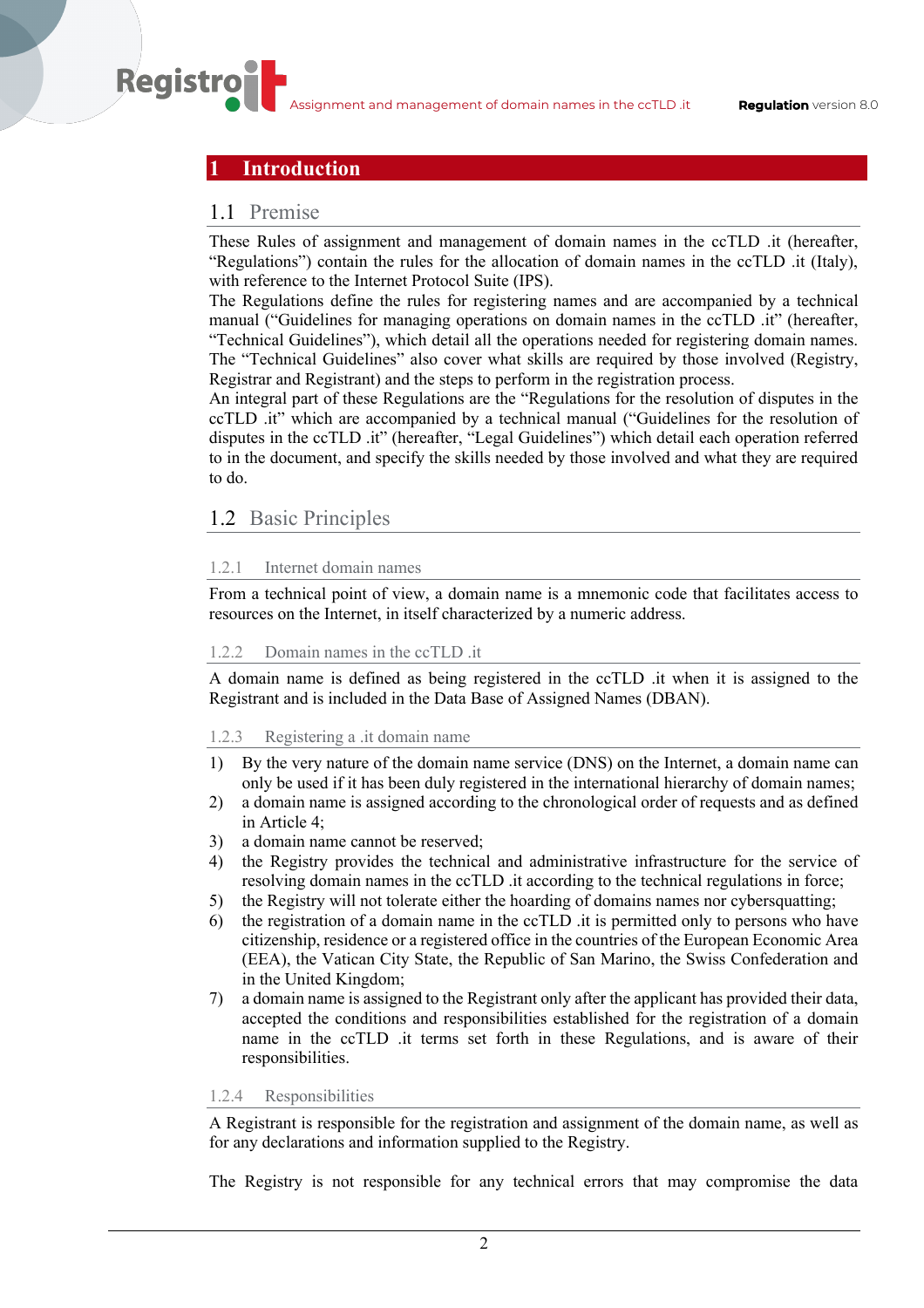maintained in the DBAN, except for gross negligence**.**

#### 1.2.5 Laws and jurisdiction

In any case, disputes with the Registry are subject to the laws and jurisdiction of the Italian State.

## **2 Subjects: Duties and Functions**

## 2.1 Registry

**Registro** 

The Registry/.it Registry is the body responsible for the assignment and management of domain names in the ccTLD .it. As such it carries out the functions and duties necessary for the performance of that role, as well as everything required to ensure the functionality of the registration service of domain names in the ccTLD .it through a suitable technical and administrative infrastructure.

The Registry activates a domain name by entering the appropriate "DNS delegation" within the "area of the ccTLD .it", after having verified the operational functionality of the authoritative name servers of the domain name itself.

## 2.2 Registrars

The registration and maintenance of a domain name in the ccTLD .it is delegated by the Registry to Registrars that are accredited organizations and which, on successful completion of the accreditation process and having the proper technical infrastructure, have a contract with the Registry.

The Registrar is an intermediary for the Registry for all the registrations of domain names, as well as for the maintenance of the information in the DBAN Registry.

## 2.3 Registrants

A Registrant is someone who has applied for or obtained the registration and use of a domain name. The Registrant requests the Registry to register a new dot it domain name through an accredited Registrar. The Registrar also carries out any subsequent transactions for the same domain name.

The Registrant has sole responsibility for requesting the registration and use of the domain name. A domain name can be assigned to the Registrant only after the Registrant has provided their own data, agreed to the conditions and responsibilities established for the registration of a domain name in the ccTLD .it as set forth in these Regulations, and has taken note of their responsibilities.

The Registrant is obliged to promptly notify the Registrar, referenced in the registration of the domain name, of any variation of their data released during registration or the last operation performed on the domain name that led to the updating of the data in the DBAN.

## 2.4 Steering Committee of the Registry (SCR)

The Steering Committee is an advisory body of the Registry which advises on improving the operation of the service regarding the registration of domain names, in the light of the principles of fairness, transparency, equal access to the service, and the rights of third parties and users.

## 2.5 Dispute Resolution Service Providers (DRSPs)

The Dispute Resolution Service Providers (DRSPs) are the bodies accredited by the Registry for the alternative resolution of disputes relating to the redeployment of a domain name in the ccTLD .it.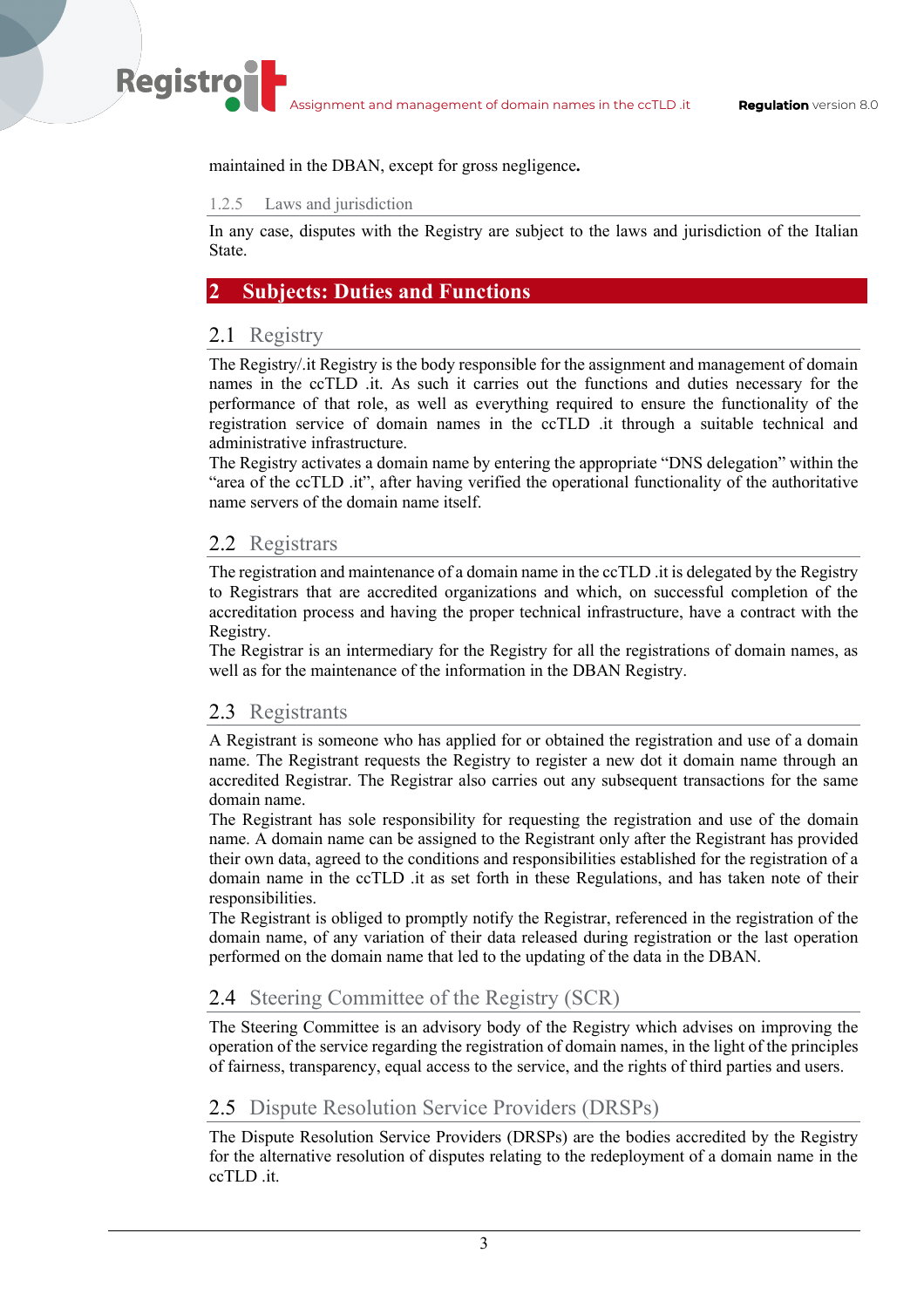The "Guidelines for the resolution of disputes in the ccTLD .it" detail the functions of the DRSPs and the "Accreditation Methods for Service Providers of out-of-court settlements of disputes in the ccTLD .it" describes the procedure for their accreditation. These documents are available on the Registry's website.

## **3 Organization and structure of names assigned in the ccTLD .it**

## 3.1 Names that can be assigned

A domain name in the ccTLD .it should meet the following specifications:

- minimum length of 3 characters for domain names directly under the ccTLD .it, and up to 63 characters for each part of a domain name, for a maximum total length of 255 characters;
- Characters allowed:

**Registro** 

- o ASCII: digits (0-9), letters (az), and hyphen (-)
- o NOT ASCII: all the characters which belong to the charset indicated in the "Technical Guideline"
- no component of a domain name can begin or end with a hyphen (-);
- no component of a domain name should contain the first four characters of the string "xn-- ", which is reserved for the IDN code of a domain name.

## 3.2 Structure of the name tree

The ccTLD .it has in its tree-like structure:

- assignable domain names;
- an organizational and geographical hierarchy;
- reserved domain names that can be assigned only to specific categories;
- domain names that cannot be assigned.

## 3.3 Organizational and geographical structure

#### 3.3.1 Regions

Appendix A lists the domain names linked to the Italian regions.

These domain names are not assignable and are an integral part of the organizational and geographical structure. They allow for the registration and maintenance of domain names under this structure.

#### 3.3.2 Provinces

Appendix B lists the domain names related to Italian Provinces.

These domain names are not assignable and are an integral part of the organizational and geographical structure. They allow for the registration and maintenance of domain names under this structure.

#### 3.3.3 Municipalities

Appendix C lists the domain names linked to the Italian municipalities.

These domain names are not assignable and are an integral part of the organizational and geographical structure. They allow for the registration and maintenance of domain names under this structure.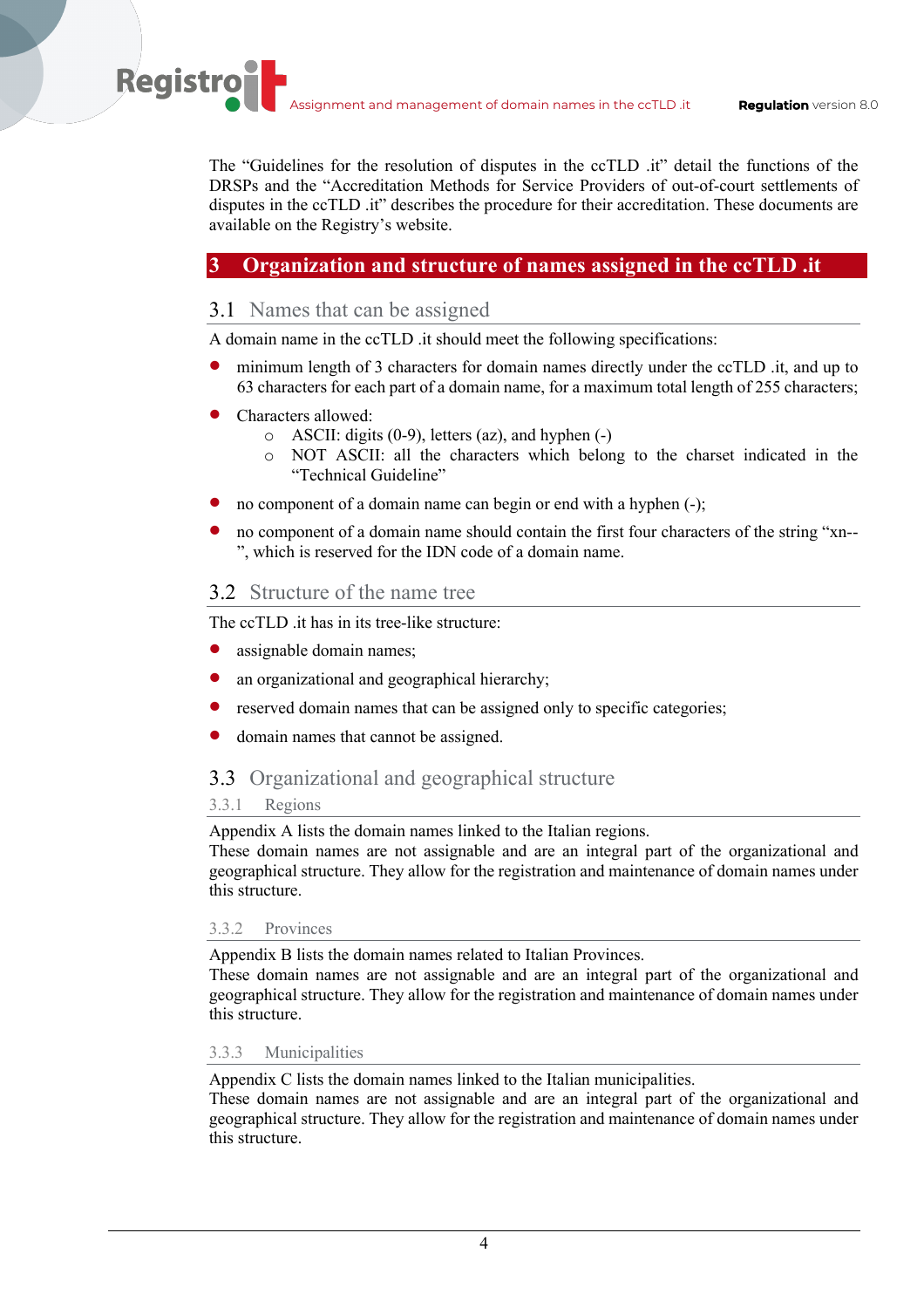## 3.4 Reserved domain names assigned only to specific categories

3.4.1 Domain Names registered under the organizational and geographical structure, corresponding to local authorities

Domain names are reserved, and as such can only be assigned to the corresponding territorial entity:

- the name "region" under the domain name corresponding to a geographical region or its abbreviation, as listed in Appendix A;
- domain names that begin with the word "region" followed (with or without the separator character "-" or the separator "of") by the geographical name or its abbreviation, as listed in Appendix A;
- the names (with or without the separator character "-" or the separator "of") that correspond to the official name of the Regional council, under the ccTLD .it;
- the names (with or without the separator character "-" or the separator "of") that correspond to the official name of the Regional council, under the geographical domain name corresponding to the region or its abbreviation, as listed in Appendix A;
- the name "province" under the geographical domain name corresponding to a province or its abbreviation, as listed in Appendix B;
- domain names that begin with the word "province" followed (with or without the separator character "-" or separator "of") by the geographical name or its abbreviation, as listed in Appendix B;
- the names (with or without the separator character "-" or the separator "of") corresponding to a Provincial council, under the ccTLD .it;
- the names (with or without the separator character "-" or the separator "of") corresponding to a Provincial council, under the geographical domain name corresponding to the province or its abbreviation, as listed in Appendix B;
- the name "municipality" under the domain name corresponding to a municipality listed in Appendix C or the name of a municipality that coincides with the name of the provincial capital;
- domain names (with or without the separator character "-" or the separator "of") corresponding to the official name of the Municipal body, under the ccTLD .it;
- the names (with or without the separator character "-" or the separator "of") corresponding to the official name of the municipality, under the geographical domain name corresponding to the Municipal body listed in Appendix C.

For those geographical areas where multilingualism is present under Italian law, translations of "municipality", "province" and "region" in the language in question are also reserved names as well as compound terms whose beginning is its translation in the language in question.

#### 3.4.2 Domain names corresponding to Italy

The following domain names corresponding to Italy are reserved and may only be assigned to Italian institutional bodies:

• it.it

**Registro** 

- italia.it
- repubblica-italiana.it
- repubblicaitaliana.it
- repubblicaitalia.it
- repubblicaditalia.it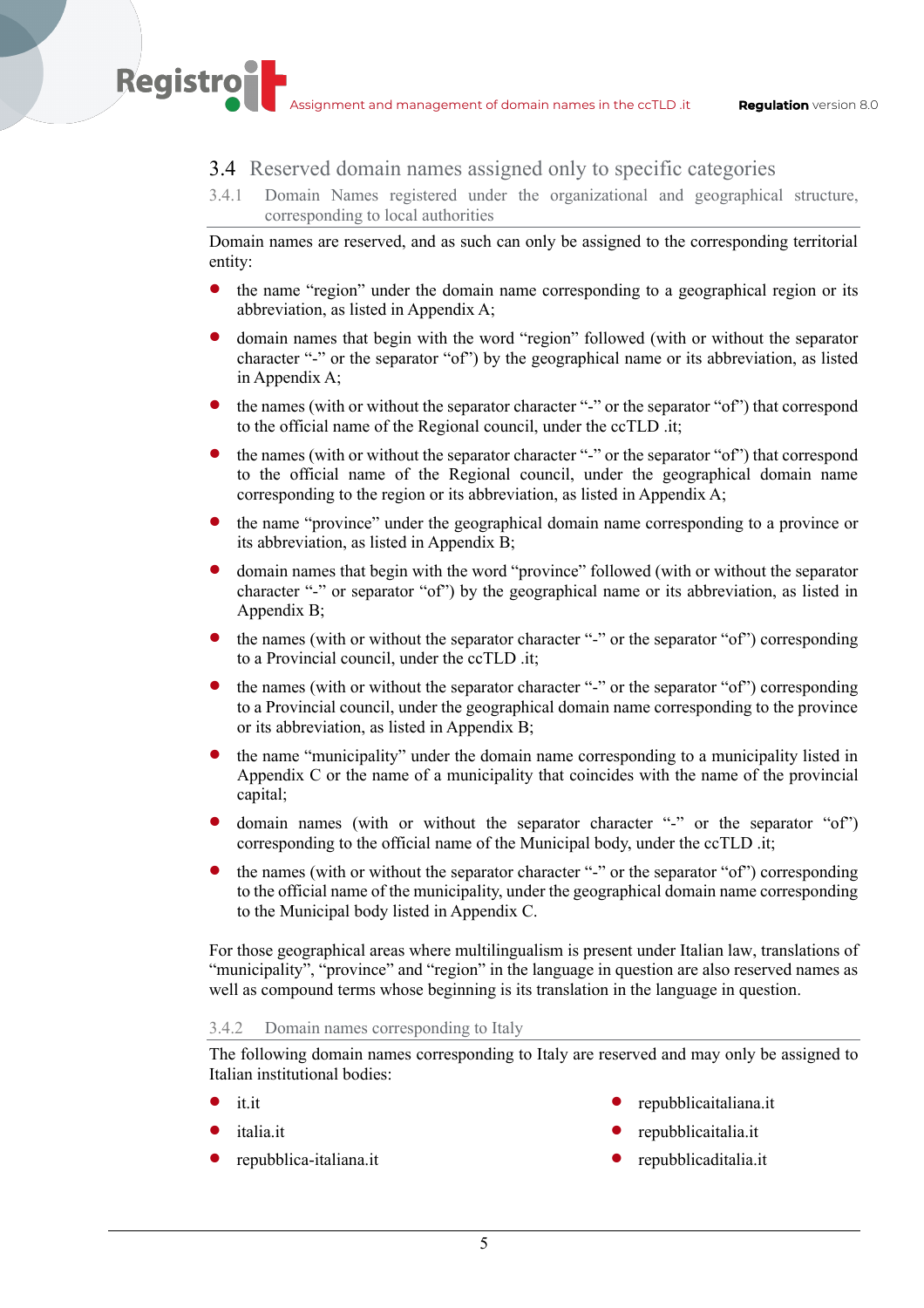Assignment and management of domain names in the ccTLD .it **Regulation** version 8.0

- italiarepubblica.it
- italianarepubblica.it
- italiana-repubblica.it
- repubblica-italia.it
- italia-repubblica.it
- italy.it

**Registro** 

- italian-republic.it
- italianrepublic.it
- italyrepublic.it
- republic-italy.it
- italy-republic.it
- republicofitaly.it
- republic-of-italy.it
- italie.it
- republique-italienne.it
- republiqueitalienne.it
- republiqueitalie.it
- republiqueditalie.it
- italierepublique.it
- republique-italie.it
- italie-republique.it
- italiennerepublique.it
- italienne-republique.it
- italien.it
- italien-republik.it
- italienrepublik.it
- republik-italien.it
- republikitalien.it
- italienischerepublik.it
- italienische-republik.it
- republikitalienische.it
- republik-italienische.it
- republicaitaliana.it
- republica-italiana.it
- italiana-republica.it
- italianarepublica.it
- italiarepublica.it
- italia-republica.it
- republicaitalia.it
- republica-italia.it
- republicadeitalia.it
- republica-de-italia.it
- italiaanserepubliek.it
- italiaanse-republiek.it
- republiekitaliaanse.it
- republiek-italiaanse.it
- italierepubliek.it
- italie-republiek.it
- republiekitalie.it
- republiek-italie.it
- republiekdeitalie.it
- republiek-de-italie.it
- république-italienne.it
- républiqueitalienne.it
- républiqueitalie.it
- républiqueditalie.it
- italierépublique.it
- république-italie.it
- italie-république.it
- italiennerépublique.it
- italienne-république.it
- italië-republiek.it
- republiekitalië.it
- republiek-italië.it
- republiekdeitalië.it
- republiek-de-italië.it

3.4.3 Unsponsored gTLDs (uTLD) and sponsored gTLDs (sTLD) for certain sectors or categories

These are assignable to bodies presented to the Registry by the competent organs of the State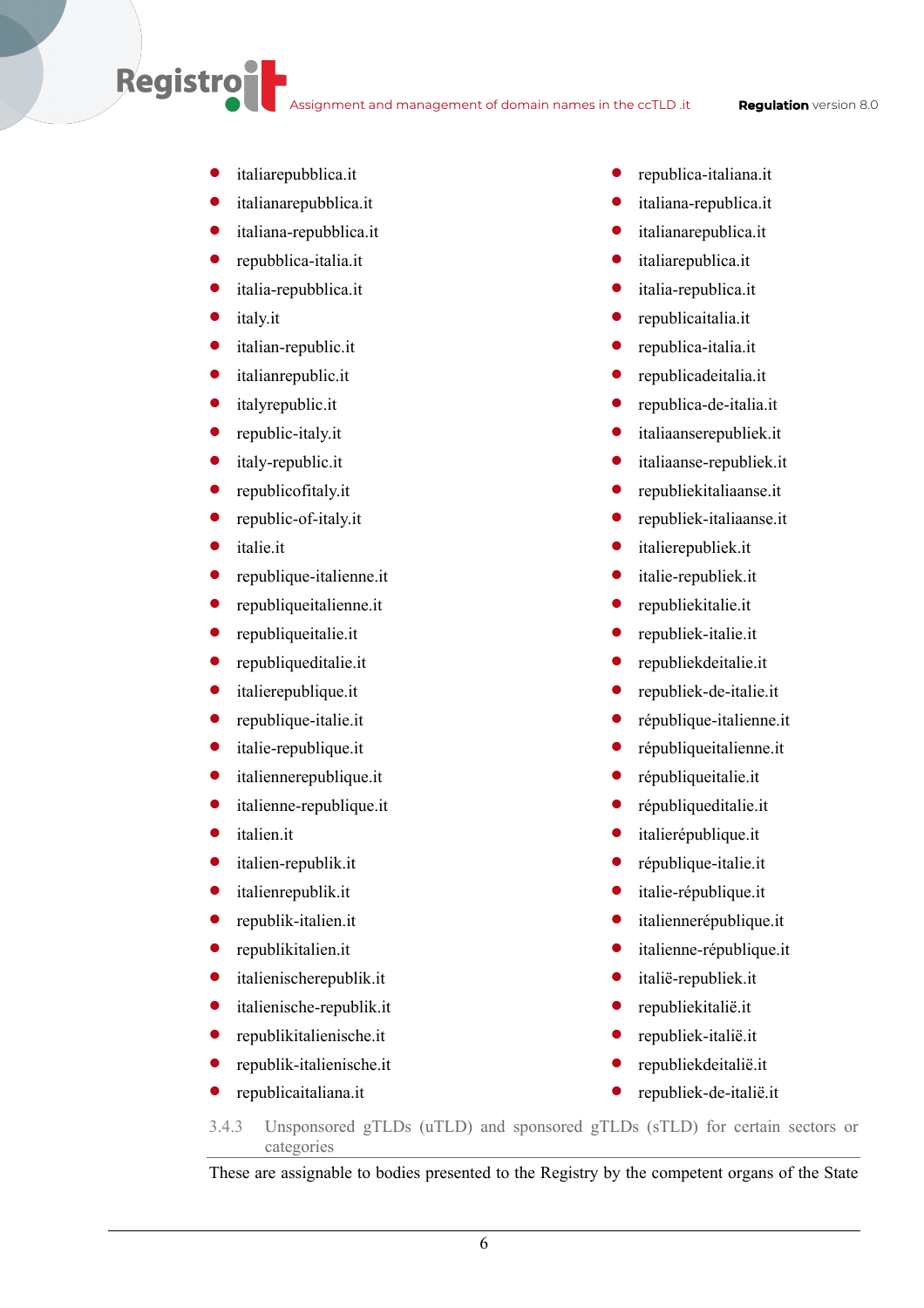and therefore institutionally responsible for the management of the related field. The delegation will take place following the signing of a specific "SLD" contract following the implementation by the applicant of all the criteria and technical tools necessary to maintain the SLD requested, in accordance with the principles described in the ICANN ICP1 ICP2 documents to which it relates and the management policy adopted by the Registro.it. The list includes the following historical gTLDs:

com

**Registro** 

- edu
- gov
- int
- mil
- net
- org

## 3.5 Domain names that cannot be assigned

Appendix D lists the domain names cannot be assigned to any entity outside the Registry. These names cannot be assigned either directly under dot it, or under the organizational and geographical structure.

## **4 Registration and maintenance of domain names .it**

The system of registration and maintenance of domain names in the ccTLD .it is based on the Extensible Provisioning Protocol (EPP). This system allows domain names to be registered and maintained in real time.

Registering and maintenance operations are forwarded to the Registry by the Registrar, who uses the registration system referred to above to carry out such transactions on behalf of the Registrant or for themselves.

A domain name can be assigned to the Registrant only after the Registrant has indicated their identification data, and has accepted the conditions and responsibilities established for the registration of a domain name in the ccTLD .it as set forth in these Regulations and in the related "Technical Guidelines".

The registration process must take place in order to enable the Registrar to notify the Registry of the facts relating to the registration according to the instructions set out in these Regulations and in the related "Technical Guidelines".

The assignment of domain names in the ccTLD .it is on a "first come, first served" basis. The date and time of registration of a domain name coincide with the date and time of entry in the DBAN of a request that is syntactically and semantically correct.

Domain names are registered for a period of one year from the date of registration, or until the date indicated in the "expire" field in the DBAN. They are automatically renewed at each subsequent expiry under the conditions set out in these Regulations. Domain names are not automatically renewed if there has been a delete or revocation of the domain name by the date specified in the "expire" field of the DBAN or within the "autoRenewPeriod". The Registrar must maintain the DNS proxies for the domain names in the "autoRenewPeriod" status. A domain name may be deleted by the Registrar during the period of validity of the domain name or during the "autoRenewPeriod" after an explicit request by the Registrant. If the constraint which the Registrar was obliged to maintain is now no longer valid, in fact or in law, the Registrar may delete the domain name during the "autoRenewPeriod", even without the explicit request of the Registrant.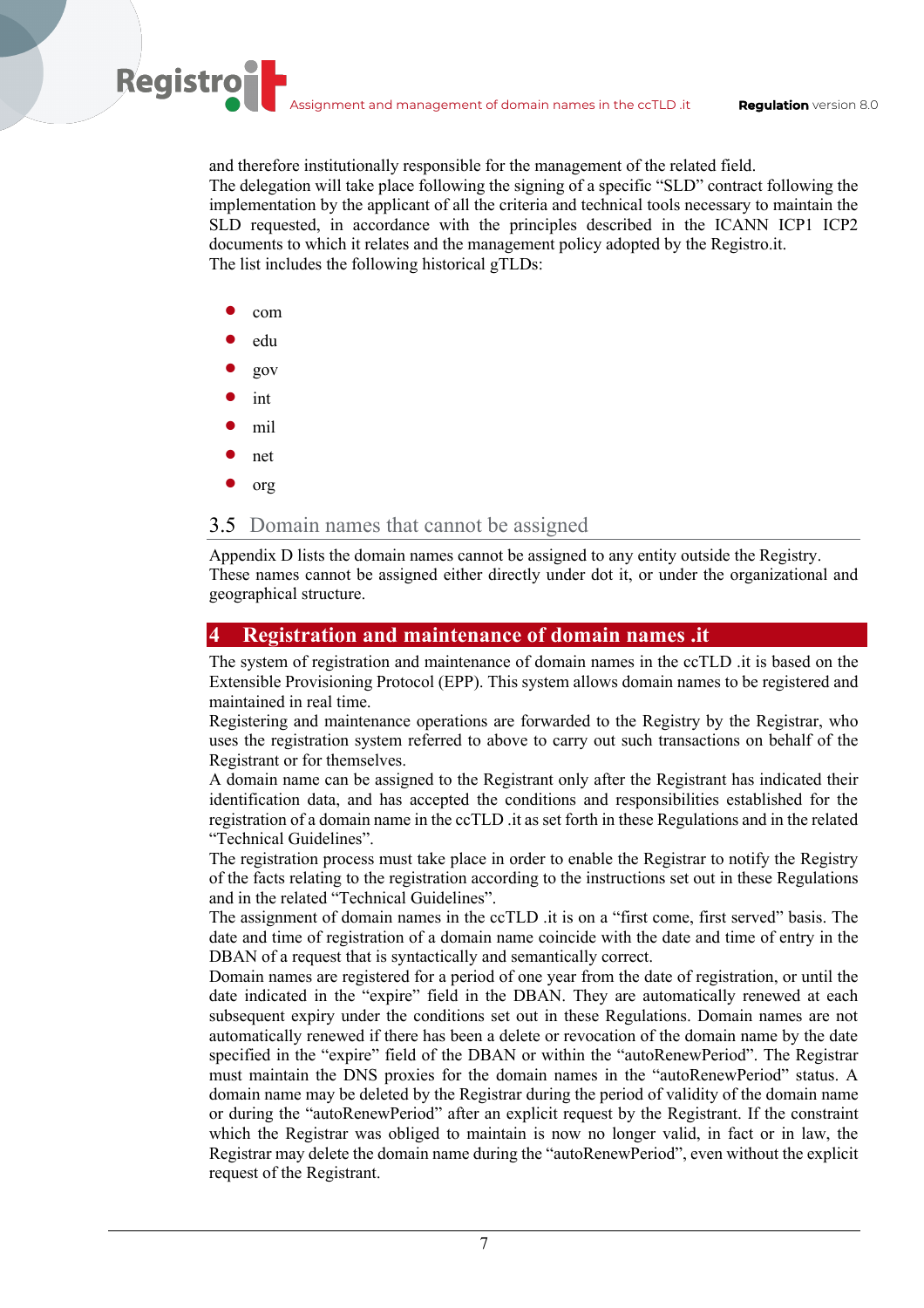## 4.1 Main operations

Registro

The operations of registering and maintaining domain names in the ccTLD .it must be submitted to the Registry by the Registrar on behalf of the Registrant. In the cases provided for in these Regulations, certain operations can be performed directly by the Registry at the request of the Registrant or a third party. In cases where an operation on a domain name is carried out directly by the Registry, the Registry will notify the relevant Registrar via e-mail.

All the registration and maintenance operations are described in detail in the "Technical Guidelines".

| <b>Operations</b>           | <b>Description</b>                                                                                                                                                                                                                                                                                                                                                                                                                                                                                                            | <b>Subjects</b><br>operationally<br>involved |
|-----------------------------|-------------------------------------------------------------------------------------------------------------------------------------------------------------------------------------------------------------------------------------------------------------------------------------------------------------------------------------------------------------------------------------------------------------------------------------------------------------------------------------------------------------------------------|----------------------------------------------|
| Registration                | Operation by which the Registrar<br>executes the technical command to<br>create the domain name on behalf of a<br>customer or for their own account. It is<br>the duty of the Registrar to notify the<br>Registrant of the registration of the<br>domain name and the "Authinfo" code<br>associated with it. In the case of a<br>change to the "Authinfo" code, it is the<br>duty of the Registrar to notify the<br>Registrant of the new "Authinfo" code<br>associated with the domain name.                                 | Registrar                                    |
| <b>Change of Registrar</b>  | Allows a Registrant to change the<br>Registrar of a domain name assigned to<br>him/her. The Registrant notifies the<br>new Registrar of the "Authinfo" code<br>associated with the domain name and<br>the Registrar performs the change<br>requested. It is the duty of the Registrar<br>notify the Registrant of the<br>to<br>conclusion of the operation and the<br>new "Authinfo" code associated with<br>the domain name.<br>The "Change of Registrar" can take<br>place at the same time as a "Change of<br>Registrant". | Registrar                                    |
| <b>Change of Registrant</b> | Allows a Registrar to change the<br>Registrant of a domain name. The<br>current Registrant notifies the new<br>Registrant of the "Authinfo" code<br>associated with the domain name and<br>the Registrar performs the change<br>requested. It is the duty of the Registrar<br>to notify the new Registrant of the<br>conclusion of the operation and the                                                                                                                                                                      | Registrar                                    |

## **The main operations performed by the Registrar**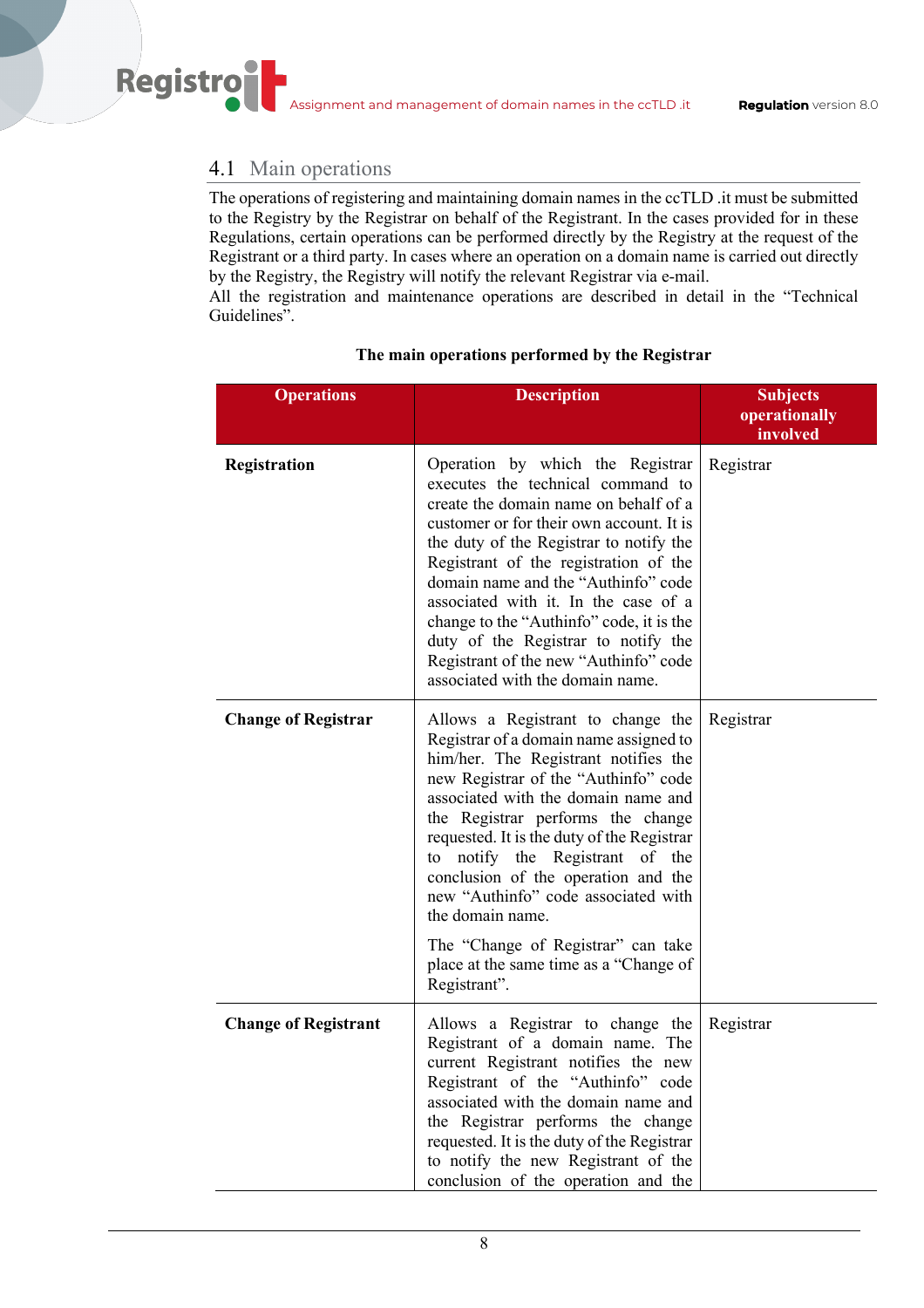|                       | new "Authinfo" code associated with<br>the domain name.<br>The "Change of Registrant" can take<br>place at the same time as a "Change of                                                                                                                                                                                                                                                                                                                                                                                                     |                      |
|-----------------------|----------------------------------------------------------------------------------------------------------------------------------------------------------------------------------------------------------------------------------------------------------------------------------------------------------------------------------------------------------------------------------------------------------------------------------------------------------------------------------------------------------------------------------------------|----------------------|
|                       | Registrar".                                                                                                                                                                                                                                                                                                                                                                                                                                                                                                                                  |                      |
| <b>Cancellation</b>   | Operation that allows the Registrar to<br>cancel a domain name in the following<br>cases:<br>upon explicit request by the                                                                                                                                                                                                                                                                                                                                                                                                                    | Registrar            |
|                       | Registrant of the domain name<br>itself;                                                                                                                                                                                                                                                                                                                                                                                                                                                                                                     |                      |
|                       | upon explicit request by a<br>competent authority;                                                                                                                                                                                                                                                                                                                                                                                                                                                                                           |                      |
|                       | following notification by the<br>it Registry of the inaccuracy<br>of<br>the<br>domain<br>name<br>Registrant's data and, due to<br>obviously incorrect data, the<br>Registrar was<br>unable<br>to<br>contact the Registrant;                                                                                                                                                                                                                                                                                                                  |                      |
|                       | when the deadline for the<br>maintenance of the domain<br>name has expired, in fact or in<br>law, and the constraint which<br>the Registrar had been obliged<br>to maintain is no longer valid.                                                                                                                                                                                                                                                                                                                                              |                      |
| <b>Simple changes</b> | Allows a Registrar to change the<br>authoritative name servers and the<br>"Authinfo" code of a domain name, its<br>administrative and technical contacts<br>and information associated with them.<br>In the case of a change to the<br>"Authinfo" code, it is the duty of the<br>Registrar to notify the Registrant of the<br>new "Authinfo" code associated with<br>the domain name. A Registrar may<br>proceed with the change of "Authinfo"<br>only in the presence of an explicit<br>request by the Registrant or for a valid<br>reason. | Registrar            |
| clientHold            | Used by the Registrar to block a<br>domain name by inhibiting<br>any<br>operation on it. The domain name that<br>is in clientHold status will no longer be<br>accessible on the Internet.<br><b>The</b><br>Registrar can put the domain name in<br>clientHold status in cases where the                                                                                                                                                                                                                                                      | Registrar, Authority |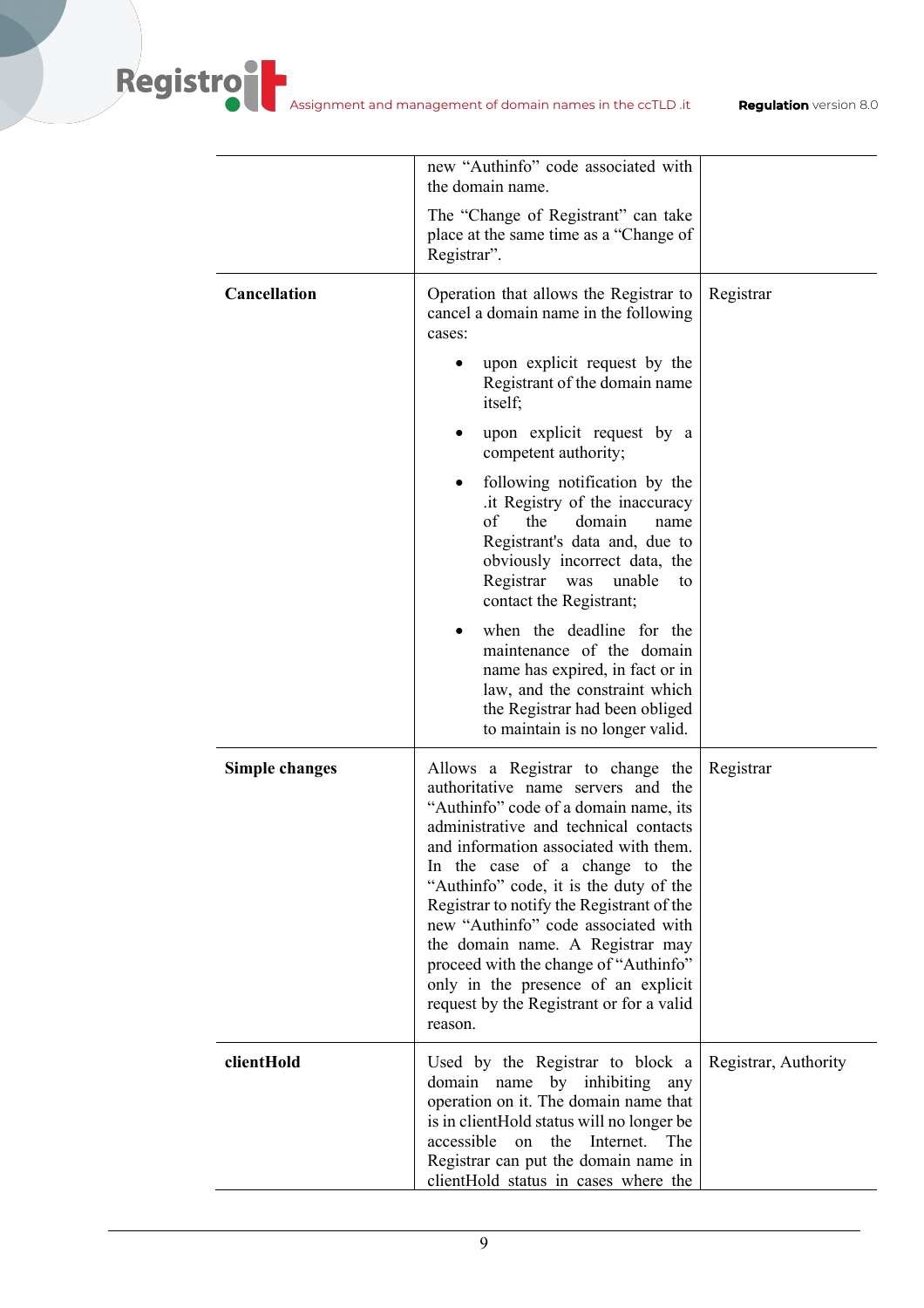|                                          | Registrar has received:                                                                                                                                                                                             |                      |
|------------------------------------------|---------------------------------------------------------------------------------------------------------------------------------------------------------------------------------------------------------------------|----------------------|
|                                          | for this domain name, from the<br>managing authority and in the<br>form of law, a notice of<br>challenge, regarding the use<br>and/or assignment, or a court<br>order;                                              |                      |
|                                          | notice<br>of<br>ongoing<br>an<br>investigation<br>by<br>the<br>authorities.                                                                                                                                         |                      |
|                                          | The Registry will remove the DNS<br>proxies.                                                                                                                                                                        |                      |
| clientLock                               | Used by the Registrar to block a<br>domain name, in cases where the<br>Registrar has received:                                                                                                                      | Registrar, Autorithy |
|                                          | for this domain name, from the<br>managing authority and in the<br>form of law, a notice of<br>protest, regarding the use<br>and/or assignment, or a court<br>order;                                                |                      |
|                                          | notice<br>of<br>ongoing<br>an<br>investigation<br>the<br>by<br>authorities.                                                                                                                                         |                      |
| <b>Recovery from</b><br>redemptionPeriod | Operation whereby the Registrar, at the<br>request of the Registrant, recovers a<br>previously deleted domain name and<br>after which the domain name has been<br>placed<br>1n<br>"pendingDelete/redemptionPeriod". | Registrar            |

## **Other operations by the Registry**

| <b>Operations</b>    | <b>Description</b>                                                                                                                                                                                                                              |
|----------------------|-------------------------------------------------------------------------------------------------------------------------------------------------------------------------------------------------------------------------------------------------|
| <b>Bulk Transfer</b> | Allows the variation, with a single request, of the Registrar<br>of a set of domain names.                                                                                                                                                      |
| <b>Cancellation</b>  | In the event that the domain name is the subject of a dispute,<br>this operation allows the Registrant to ask the Registry for<br>the immediate cancellation of the domain name without<br>putting it in pendingDelete/redemptionPeriod status. |
| <b>Revocation</b>    | Enables the Registry to revoke a domain name, also on the<br>advice of a relevant authority.                                                                                                                                                    |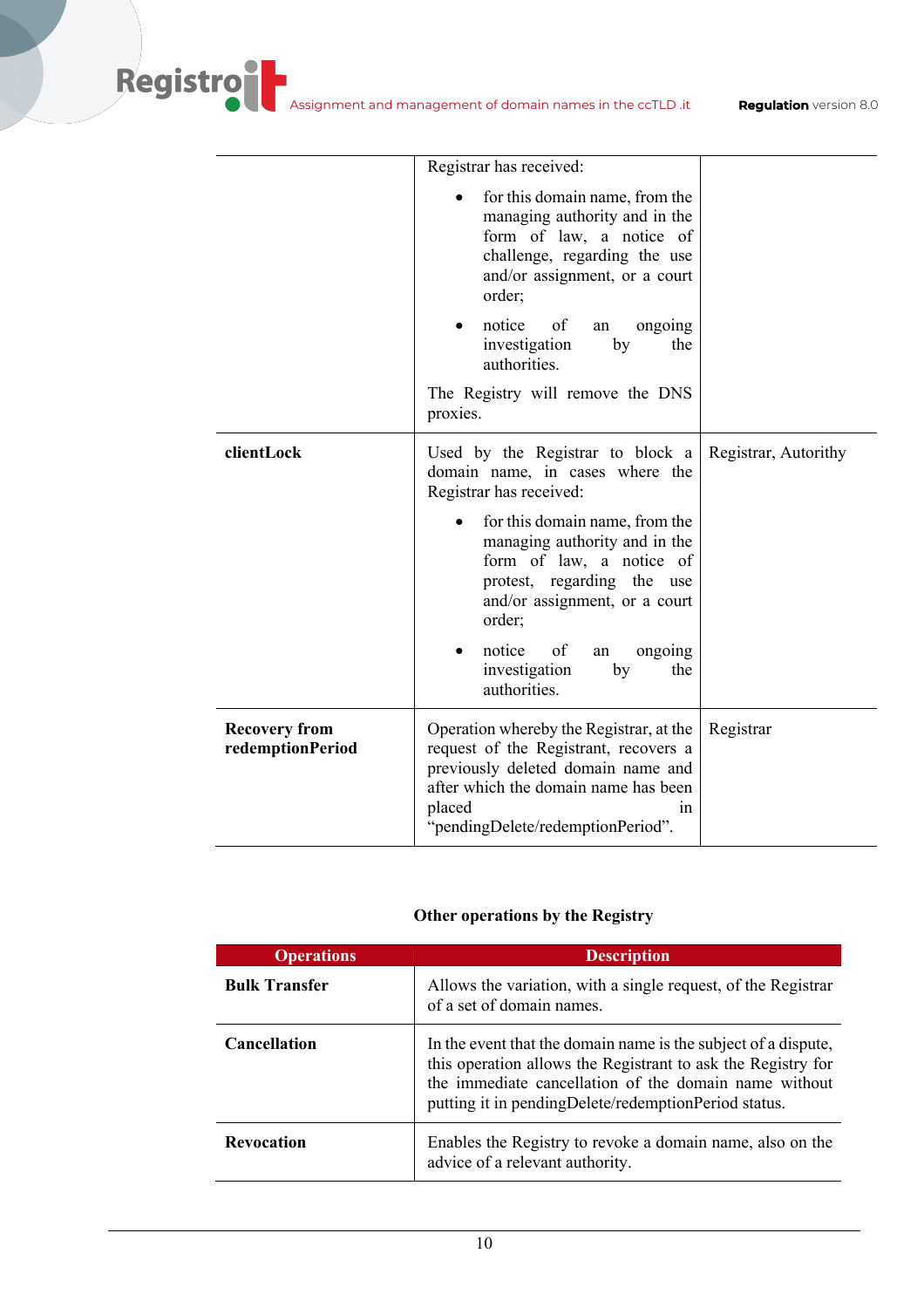| <b>Challenge</b> | Allows the Registry to put a disputed domain name into<br>"challenged" status.                                                                                                                                                                                                                                                                                                                               |
|------------------|--------------------------------------------------------------------------------------------------------------------------------------------------------------------------------------------------------------------------------------------------------------------------------------------------------------------------------------------------------------------------------------------------------------|
| To-be-reassigned | Allows the Registry to put a domain name<br>1n<br>"inactive/toBeReassigned" status at the end of a challenge<br>procedure and/or a reassignment of the domain name to the<br>person who initiated the challenge. In this case, the<br>opposing party may start a re-registration procedure of the<br>domain name by forwarding the appropriate form to the<br>Registry.                                      |
| serverHold       | Allows the Registry to prevent any operation of<br>maintenance and modification of a domain name, leaving<br>the data in the DBAN and removing DNS delegations. This<br>is done by the Registry following the receipt of an order sent<br>by the authorities and notified in accordance with the law,<br>or at the request of the Registrant whose use of the domain<br>name has been judicially challenged. |
| serverLock       | Allows the Registry to prevent any operation of<br>maintenance and modification of a domain name, leaving<br>the data in the DBAN. This can also be initiated following<br>a request from a third party for a verification of the<br>subjective requirements.                                                                                                                                                |
| noRegistrar      | Operation in which the Registry puts the domain name in<br>"noRegistrar" status in the event that the Registrar no longer<br>has a current contract with the Registry.                                                                                                                                                                                                                                       |

## 4.2 Statuses

**Registro** 

A status characterizes the current operating conditions of an object and its possible future transactions.

In the .it registration system, there is a division between the current status of a domain name and additional constraints applicable to the status which may affect the acceptance and processing of commands. In the system of registration and maintenance of domain names in the ccTLD .it a domain name can have a multi status. This means that, at any moment of the life cycle of a domain name, rather than having a single status it can have a combination of statuses that determine both its current situation and the constraints imposed by the Registrar or the Registry. These constraints govern the operations to which the domain itself may be subjected.

The same applies to "contact" type objects and therefore in the ccTLD .it contacts are also subject to changes in status state, though these are simpler than those applied to domain names. See the "Technical Guidelines" for further details and information about the statuses associated with domain names and contacts.

# **5 Disputes and access to data and documents relating to a registration, to the maintenance and to the challenge of a doname in the ccTLD .it**

A challenge can be notified to the Registry by those who believe that the registration of a domain name has illegally impacted on their rights.

A challenge to a domain name cannot be made if the domain name is in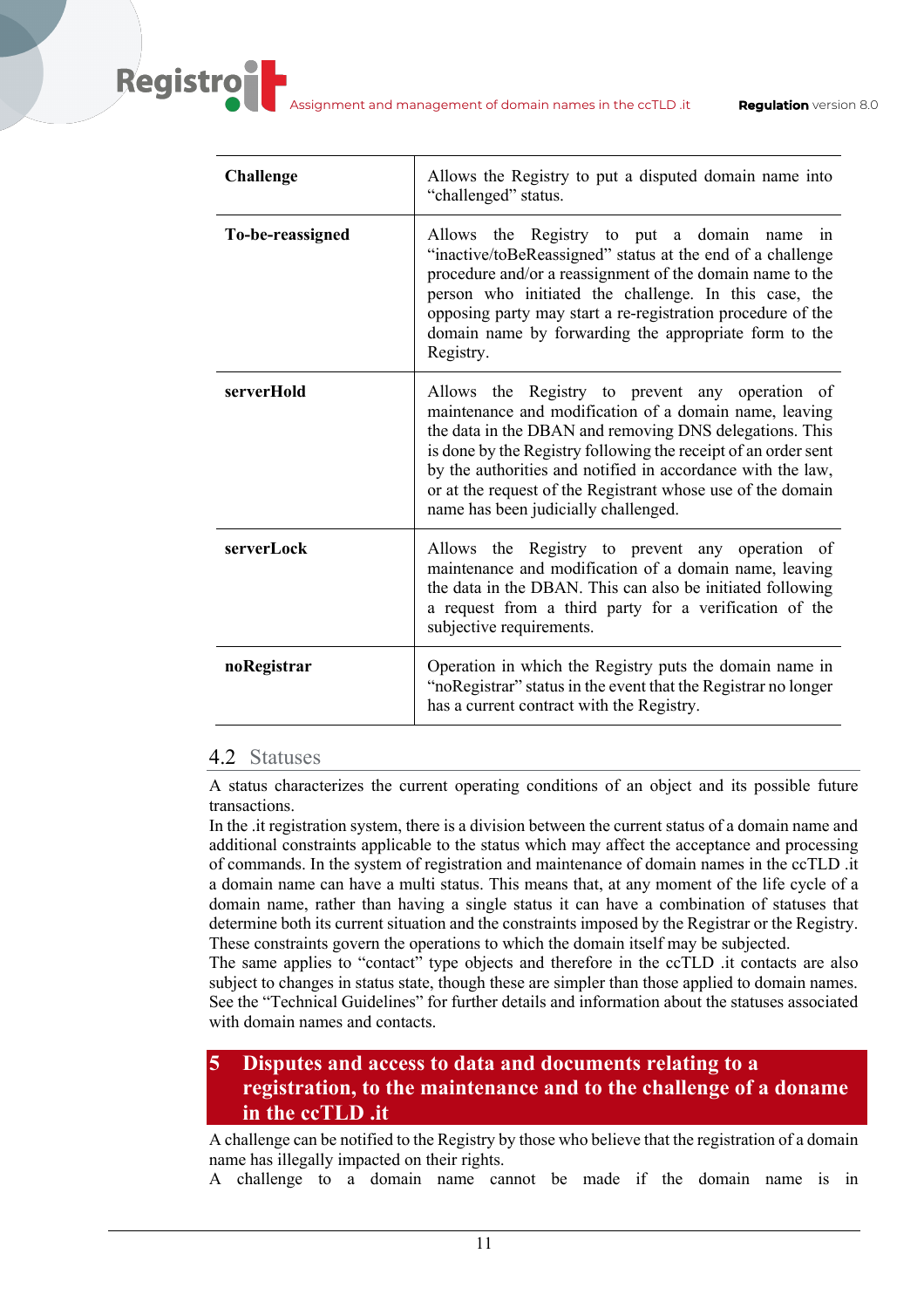"pendingDelete/pendingDelete", "inactive/toBeReassigned" and "inactive/revoked".

The Registry reserves the right in any case to evaluate the merits of the request to challenge on the basis of pre-existing rights granted to the Registrant by a court, and thus annul the challenge. The "Regulations for the resolution of disputes in the ccTLD .it" and "Guidelines for the resolution of disputes" specify the manner and timeframe of the aspects relating to disputes in the ccTLD .it.

## 5.1 Introduction of the challenge

**Registro** 

A request to challenge the assignation of a domain name can be made to the Registry by anyone who claims to have suffered injury as a result of the allocation of the domain name to the current Registrant.

The challenge must contain the details of the sender, the domain name that is being challenged, details of the Registrant, the rights that are supposedly impaired, and a description of any injury suffered.

Where the data of the Registrant cannot be visualized through a Whois query to the DBAN, they may be requested from the Registry by following the procedure referred to in Article 2 of the "Legal Guidelines".

In addition, if the Registry becomes aware of the existence of legal or arbitration proceedings related to a domain name, it can put the domain name in "challenged" status. A domain name that is being challenged cannot undergo a change of the Registrant.

### 5.1.1 Registry procedures in the case of a challenge

If there is a challenge, the Registry puts the domain name in "challenged" status.

Within 10 (ten) working days of receipt of the challenge that contains the data referred to in point 5.1 second paragraph, the Registry activates the challenge and informs the Registrant via email (where there is the field "email" under the "registrant") and sends both parties by certified email or registered mail (in advance by email), a notification relating to the challenge and any useful information on the management of the challenge and on the procedures for the settlement of disputes in the ccTLD .it. On initiation of the procedure, a notification will also be sent via email to the Registrar currently associated with the domain name.

If the challenge relates to a domain maintained by a Registrar, then the Registrar must notify the Registry, in writing, if requested by the latter, of the registration of the domain name (even after a change of Registrar and/or the Registrant) by the Registrant. The Registrar must also send all documentation relevant to the management of the challenge, in accordance with the manner and timeframe set out in Art. 3 "Acquisition of documents relating to the registration, maintenance and challenge to a domain maintained by a Registrar" of the "Legal Guidelines". The foregoing provisions do not apply to domain names registered in asynchronous mode and not subject to subsequent modifications of the Registrar or Registrant in synchronous mode.

The Registry does not take part in the resolution of a challenge. If the challenge cannot be settled amicably, the parties can make use of the means referred to in the Regulations for the resolution of disputes. Alternatively, they can involve the judicial authorities.

## 5.1.2 Renewal of the challenge procedure

If a challenge is pending, the party that initiated the challenge must confirm their intention to keep the challenge pending and their interest in the relevant domain name to the Registry every 180 (one hundred and eighty) working days. In the absence of such confirmation, the Registry will deem the challenge as having been resolved and will thus remove the status of "challenged", unless, that is, the Registry has been notified, according to the law, of the existence of legal proceedings, arbitration, or a reassignment procedure on the domain name.

A challenge request cannot be renewed more than twice between the same parties and for the same domain name, if there has been no reassignment procedure, no establishment of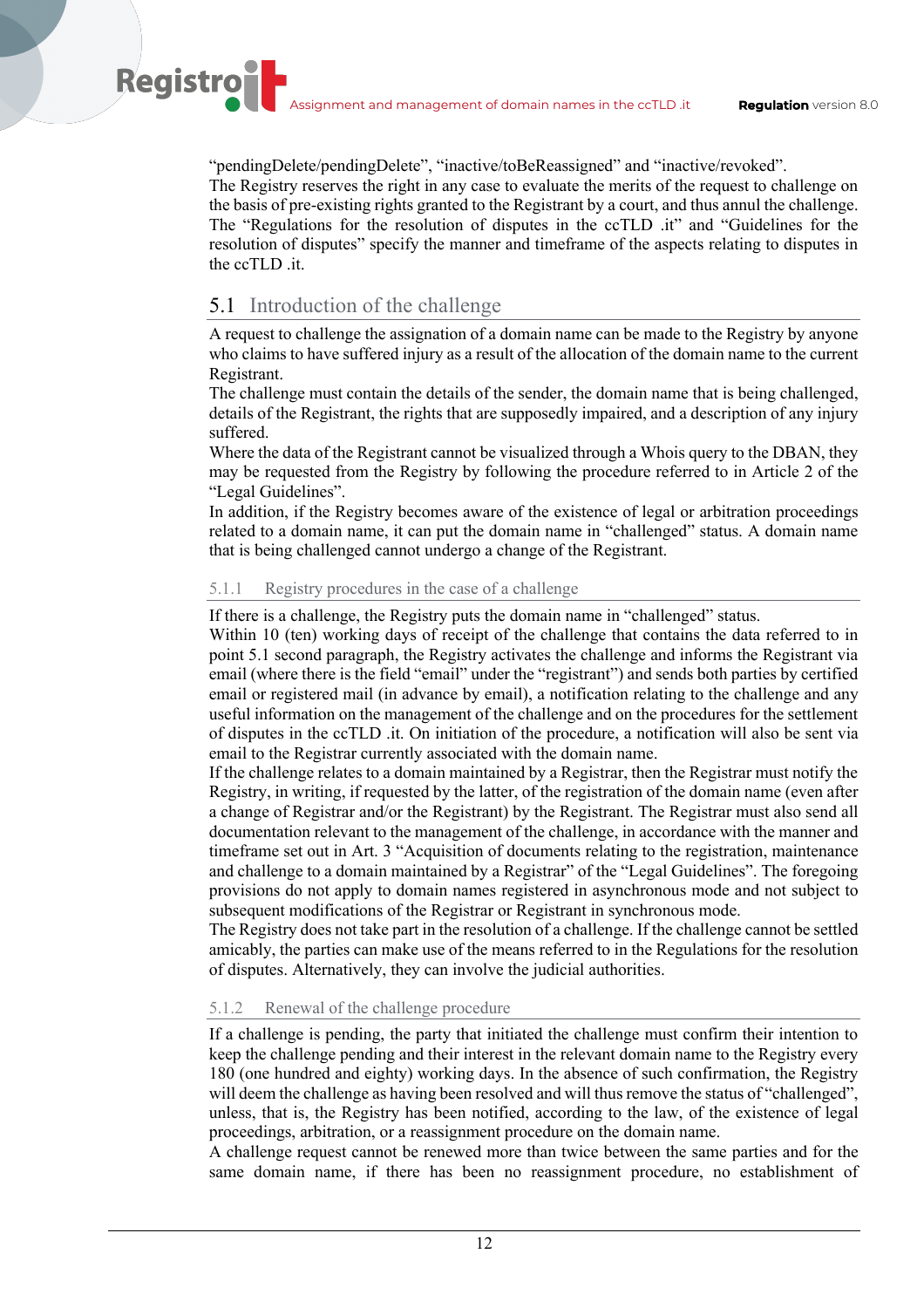arbitration, or no judicial proceedings.

#### 5.1.3 Challenge resolved

**Registro** 

The Registry considers a challenge as having been resolved if:

- 1) the Registry receives, according to the law, the judicial notice of legal proceedings or arbitration regarding the domain name in question, or
- 2) the Registry receives notice from the challenger of their intention to abandon the challenge, or
- 3) the Registrar cancels, upon request of the Registrant, the challenged domain or the Registry receives a cancellation request from the Registrant of the challenged domain name, or
- 4) either party provides evidence of the termination of legal proceedings for the resolution of the dispute, or
- 5) 180 (one hundred and eighty) working days have elapsed from the date the challenge was activated or renewed in accordance with the terms referred to in the third paragraph of Art. 5.1.2, without the interested party having reiterated their desire to keep the challenge active unless the Registry has knowledge of the existence of a judgment, arbitration or a reassignment for that domain name, or
- 6) the Registry receives notification from one of the DRSPs regarding the success of a reassignment procedure relating to the challenged domain name, or
- 7) the Registry receives notification from one of the DRSPs regarding the result of a reassignment procedure that rejects the request for the reassignment of the challenged domain name, or
- 8) the Registry proceeds to officially revoke the domain name.

A resolved challenge cannot be made again between the same parties and for the same domain name, unless the resolution has taken place with a reassignment and new facts have arisen with respect to those raised in the reassignment procedure.

A resolved challenge can, however, be made again between the same parties for the same domain name, in the event that the parties introduce legal proceedings regarding the ownership of the domain name that has previously been challenged.

#### 5.1.4 Effects of the resolution of a challenge

Once a challenge has been resolved under Art. 5.1.3, the Registry, if the resolution of the challenge took place

- a) on the basis of:
	- I. point "1", where the decision of the judicial or arbitrage authority is in favour of the Registrant;
	- II. points 2), 4), 5) 7);

the Registry removes "challenged" in regard to the challenged domain from the DBAN;

- b) on the basis of:
	- I. point "1" where the decision of the judicial or arbitral authorities is favourable to the challenger;
	- II. points 3), 8);

the Registry removes the assignment of the challenged domain name from the DBAN;

c) on the basis of point 6) the Registry, after 15 (fifteen) working days without the Registrant having appealed to the Ordinary Courts (as per Art. 3.12 "Regulations for dispute resolution in the ccTLD .it"), the Registry removes the assignment of the challenged domain name from the DBAN.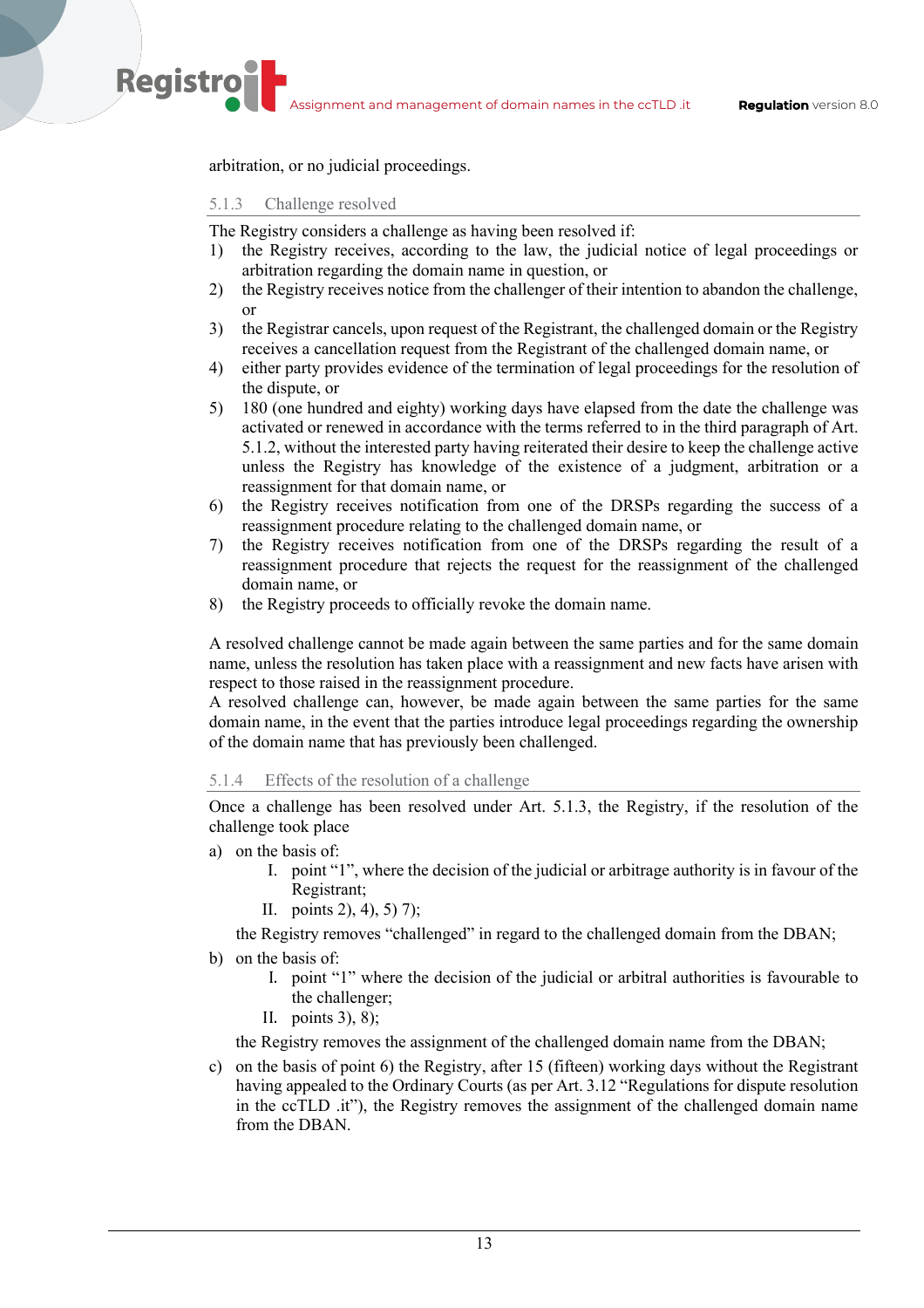#### 5.1.5 Assignment to another person as a result of a challenge

In the cases referred to in points b) and c) of the preceding Article 5.1.4, the removal of the domain name does not lead to the automatic assignment to the party which initiated the challenge.

In such cases the Registry puts the domain name in "inactive/toBeReassigned" and does not make it available for free assignment, unless the time mentioned in the penultimate paragraph of this article has not expired.

Once the domain name is in "inactive/toBeReassigned", not later than 10 (ten) working days from the resolution of the challenge, the Registry calls on the party that initiated the challenge to activate the registration process.

The procedure must be completed within 30 (thirty) days of receipt of its notification.

Once the above period has elapsed and if the challenger has not completed the registration, the domain name can be registered by anyone who requests it.

5.2 Access to data and documents relating to the registration, maintenance and challenge of a domain name in the ccTLD .it, also by a written application received by the Registrar

In order to obtain the documentation for the registration, maintenance and challenge of a domain name in the ccTLD .it, as well as data relating to the assignee of a domain name, anyone with a legitimate interest which is related to the information for which access is sought, must submit a specific request to the Registry in the manner and terms below.

The Registry is not obliged to process the data in its possession in order to meet the requests for access and, in any case, the request for access cannot be met for those documents that cannot be disclosed by law or regulation.

If the application is received directly by the Registrar, the Registrar is required to meet with Art. 5.2.9 "Availability and request for access to documents and information for domain names maintained by a Registrar".

#### 5.2.1 Essential elements for the request for access

The application must contain:

the domain name;

**Registro** 

- the reference details of the applicant;
- the subject of the request;
- the interest related to the object of the request.

The application may be sent to the Registry by traditional mail, or as a pdf or similar, by e-mail to richiesteaccesso@nic.it.

The request should be signed and accompanied by a copy of the ID of the person concerned.

#### 5.2.2 Persons entitled to make a request

The application must be made directly by the interested party or by a person delegated by him/her. In this case, the request must be signed by both the delegation and the delegator. Alternatively, the delegation must attach to the request the power of attorney to manage the access process.

In the cases mentioned above, when access is made this must be accompanied by the ID of the person that carries out the procedure of access.

If the request is submitted by a lawyer, pending legal proceedings which the Registry is aware of, the request can be prepared and sent directly from the lawyer's office, otherwise the request made by the lawyer must meet the requirements of the preceding clause.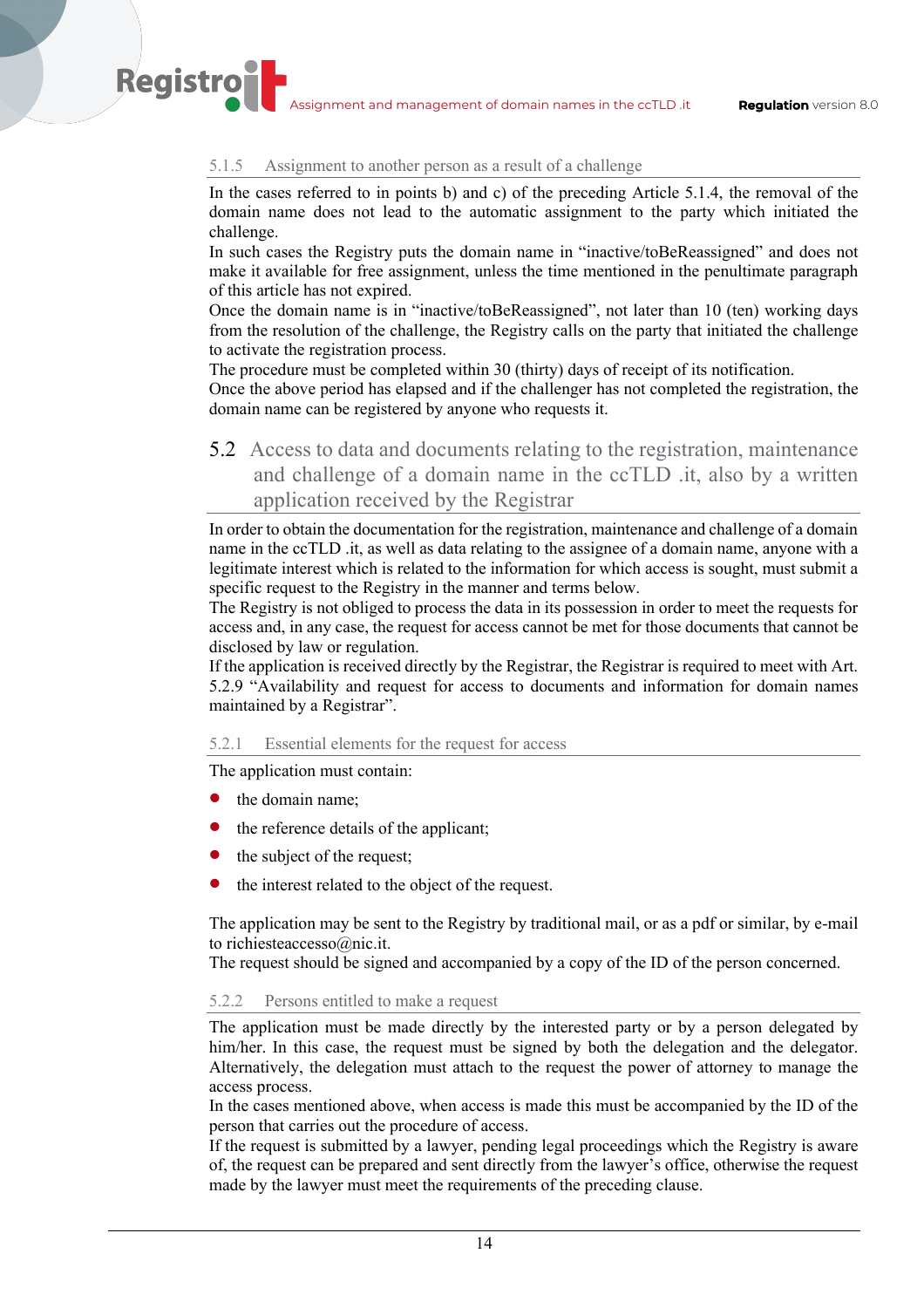#### 5.2.3 Evaluation of requests

**Registro** 

The requests are evaluated by the Registry. If the request has been correctly complied, the Registry will initiate preliminary proceedings within 10 (ten) days of receipt through a registered letter to the email address reported in the request.

In the case of irregular or incomplete requests, the Registry will inform the person that made the request within 10 (ten) days of receipt of the request for access by certified email or registered mail, at the email address reported in the request.

The revised request for access in conformance with the regulations must be sent to the Registry as set forth in the notice.

In this case, the term of 10 (ten) days is suspended for the period between the notification and the revised request for access.

#### 5.2.4 Notification to counterparties

The Registry is obliged to notify the start of the access procedure to those who, in the light of the request for access, may have their right to privacy compromised.

The notification is sent by certified email or registered mail to the address in the acts of the Registry. The request for access is attached to the notification in question.

The counterparties may provide the Registry with suitable objections to the request for access within 10 (ten) days of receipt of notification. Such objections can be sent by traditional mail, or in pdf or similar, by e-mail to richiesteaccesso@nic.it.

Any objections will be looked into by the Registry in accordance with Articles 5.2.6 "Exclusion of the right of access" and 5.2.7 "Protection of privacy" and in accordance with the provisions relating to laws and regulations.

#### 5.2.5 Restrictions on access

The Registry can limit access to a document, by rendering some details unreadable if this is necessary to safeguard the rights to privacy of third parties, provided that, once the contents of the request for access have been assessed, the information is not relevant to the applicant.

#### 5.2.6 Exclusion of the right to access

After a careful assessment of the evidence at its disposal and of the specific case, the Registry may deny access to the following types of documents:

- deeds and documents that fall into the general categories identified in Article 24, paragraph 1 of Law 241/90;
- records and documents that may constitute an injury to the relevant interests identified in Article 24, paragraph 6, letter a), b), e) of Law 241/90;
- documents that relate to the privacy or confidentiality of individuals, legal persons, groups, companies and associations, with particular reference to medical, professional, financial, industrial and commercial information of which the above persons and entities are owners, even if the data are supplied to the administration by the persons themselves to whom the data relate, when knowledge of this information might cause irreparable injury to persons to whom the information contained in the documents is related, or rather the persons conferring the information have revealed that they are subject to special forms of protection, according to the law.

#### 5.2.7 Protection of confidentiality

The Registry ensures that applicants can gain access to documents in order to look after or to defend their legal interests.

If a document contains sensitive and judicial data, access is permitted to the extent that is strictly necessary and, in the case of data disclosing details on the health and sexual orientation of the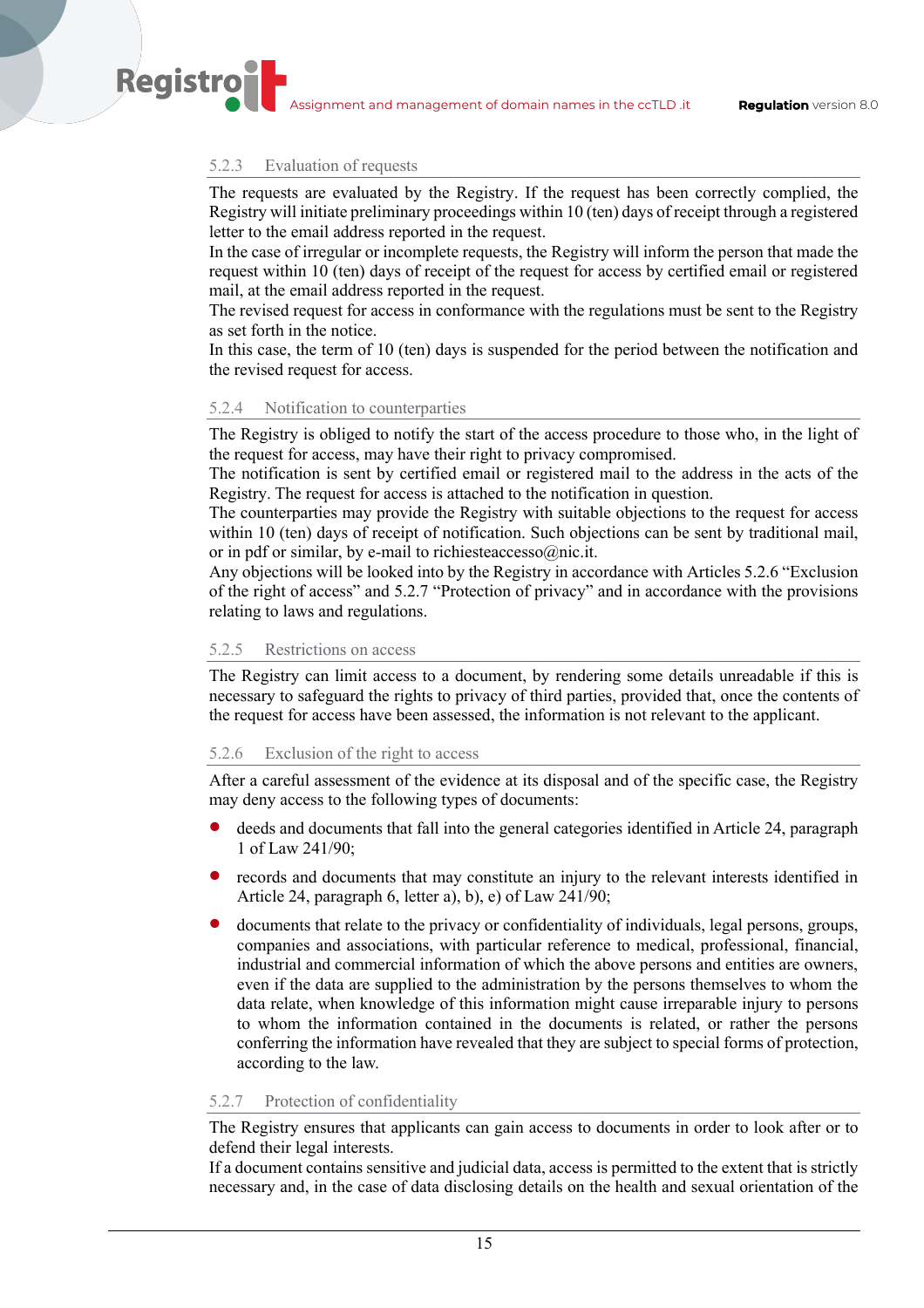person, in the terms provided from the D. Decree of 30 June 2003, No. 196, and subsequent amendments and by Reg. (EU) 2016/679.

In any situation in which it is assumed that access would be affected in the cases provided for in the preceding Article 5.2.6 "Exclusion of the right of access", the Registry deems that the interest or right for which the person concerned carries out the access has a weight equal to or greater than the protection of the confidentiality of the information contained in the document. In any case a conflict between the right of access to and confidentiality of third parties must be resolved on the basis that access in order to look after or protect their legitimate interests, outweighs the need for confidentiality, to the extent, however, that it is necessary to defend a legal interest.

#### 5.2.8 Obligations of the party making the request

**Registro** 

By signing the request, the party making the request (hereafter, the applicant) agrees not to use the documents obtained, nor the personal data contained therein, except for reasons strictly specified in the request, and not to divulge these data and any other content. The applicant also assumes all responsibility for the incorrect use of the personal data that has been made available to him/her. In all cases the applicant shall indemnify and hold the Registry harmless and free from any liability for any actions by third parties or by the Registrant in relation to the request itself and the events connected to it, or consequential damages.

Through the request, the applicant shall also provide consent to providing the counterparties with the personal data contained in the request, as well as the reasons for the request.

### 5.2.9 Availability and request for access to documents and information for domain names maintained by a Registrar

If a Registrar receives a request for access to documents regarding domain names that they maintain, the Registrar is required to send this request to the Registry via e-mail, as a pdf or similar, to richiesteaccesso@nic.it, within a maximum period of 5 (five) working days from the time of receipt of the request for access. The request for access must also be sent to the Registry by traditional mail.

In this case, the Registrar must send the Registry, in that 5-day period, the written document of the registration of the domain name prepared in accordance with the Rules of assignment and management of domain names in the ccTLD .it as detailed in Section "Verification of domain names" of the "Technical Guidelines". This must be accompanied by a statement signed by the legal representative of the Registrar, or a person delegated by him/her, stating that there has been no alteration to the integrity of the document and the information contained therein.

The Registry will assess the request, and may request the Registrar to provide additional documentation in order to meet the request of a third party as set out in the first paragraph of Art. 3.2 "Transmission to the Registry of the document of registration and maintenance of domain names on specific request by the Registry" of the "Legal Guidelines".

Upon receipt of the notification referred to above, the Registry will proceed as set out in this Section "Access to data and documents relating to the registration, maintenance and challenge of a domain name in the ccTLD .it, also by a written request received by the Registrar".

If the request for access to documents is received directly by the Registry, what is set out in the details of the following sections will be applied: Section 5 "Access to data and documents relating to the registration, maintenance and challenge of a domain name in the ccTLD .it by a written request received by the Registrar", and Section 3 "Acquisition of documents relating to the registration, maintenance and challenge to a domain maintained by a Registrar" of the "Legal Guidelines".

## **6 Verification, suspension and revocation**

This section describes the verification (hereafter, checks), suspension and revocation of domain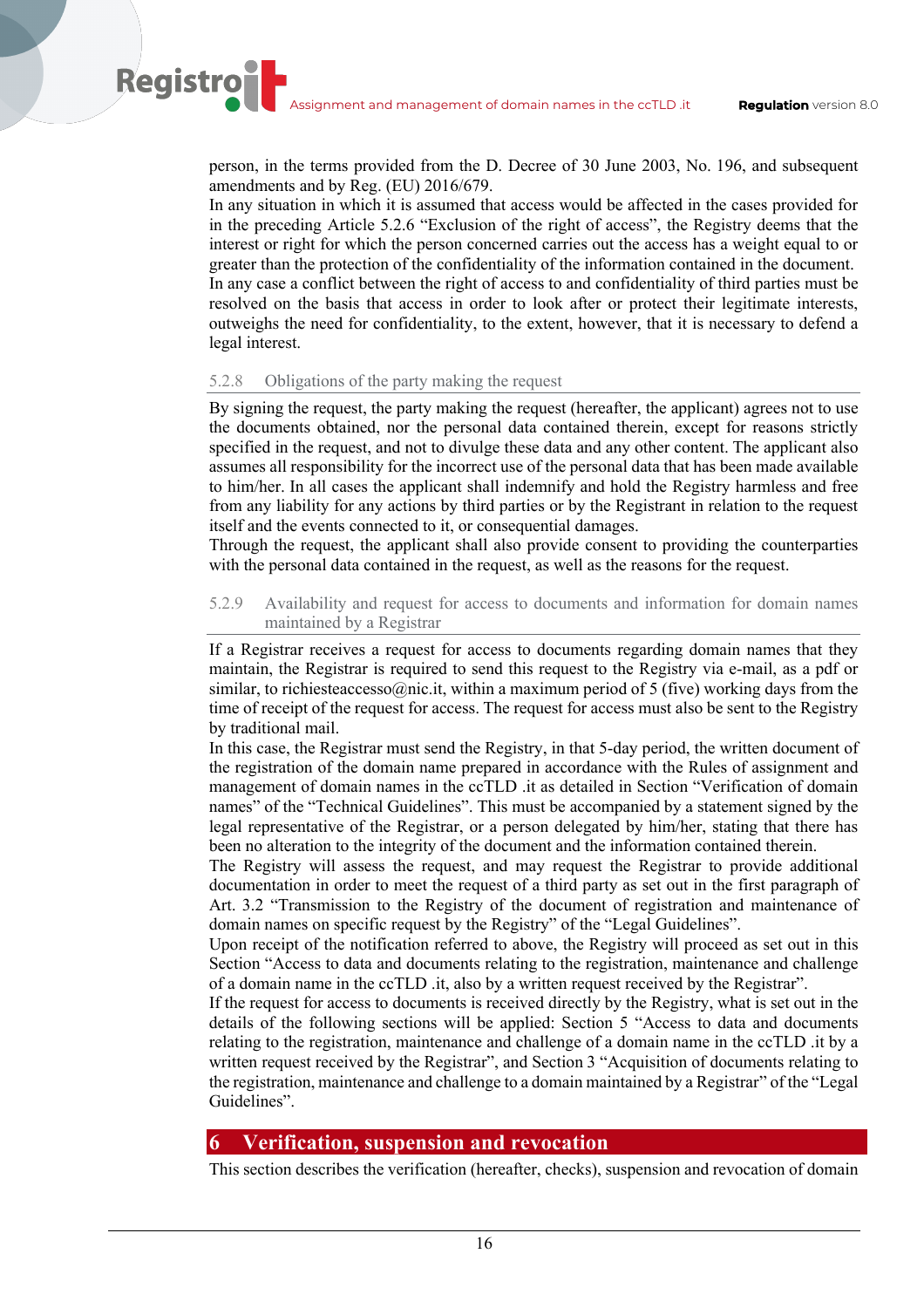names active in the DBAN and how the Registry implements such operations.

## 6.1 Checks and resulting actions

**Registro** 

The Registry may check, using documentary evidence, what the Registrant declared to the Registrar during the registration of the domain name.

## 6.1.1 Checks relating to the Registrant and resulting actions

The Registry may check, using documentary evidence, the statements made by the Registrant at any time the Registry deems necessary or at the request of a third party. In this case, the Registry ensures that the Registrant of a domain name meets the subjective requirements that resulted in the registration of the domain name, by requesting the Registrant to send documentation that proves the reported identification of the Registrant and thus the very existence of the requirements, as set out in the "Technical Guidelines" under Section "Verification of domain names". Notification on the initiation of the procedure will also be emailed to the Registrar currently associated with the domain name.

When a check has been activated, the Registry prevents any operation on the domain name by putting it in "serverTransferProhibited/serverUpdateProhibited/serverDeleteProhibited".

If the statements made by the Registrant at the time of registration of the domain name are not substantiated by the documentation received by the Registry, the Registry will proceed with a revocation, as set out in Article 6.3 of these Regulations. However, should the statements be substantiated, the Registry will restore the domain name to its status prior to running the check.

#### 6.1.2 Checks on the work of the Registrar and resulting actions

The Registry may check, the statements made by the Registrant, using documentary evidence as described below:

- random checks. The checks are run in accordance with "Checks on domain names" of the "Technical Guidelines". For domain names subject to such checks, the Registry requires the Registrar to submit, in writing, the documentation described in the above-mentioned section;
- at any time the Registry considers necessary and in all cases provided for by the Regulations. Checks are run on the basis of what is stipulated in the "Technical Guidelines" under Section "Checks on domain names". For domain names subject to such checks, the Registry requires the Registrar to submit, in writing, the documentation described in the above-mentioned section.

When a check is run, the Registry prevents any operations on the domain name by putting it in "serverTransferProhibited/serverUpdateProhibited/serverDeleteProhibited".

If the statements made by the Registrar at the time of registration of the domain name cannot be substantiated by the documentation received by the Registry, or the Registrar does not provide the documentation, or sends it in an incomplete or incorrect manner, the Registry will proceed with the sanctions stipulated under the "Registry/Registrar service contract". Consequently, the domain name will remain in the status mentioned above until the completion of the investigation with the Registrar that is responsible for the maintenance of the domain name. However, should the statements be substantiated, the Registry will restore the domain name to its status prior to running the check.

## 6.2 Suspension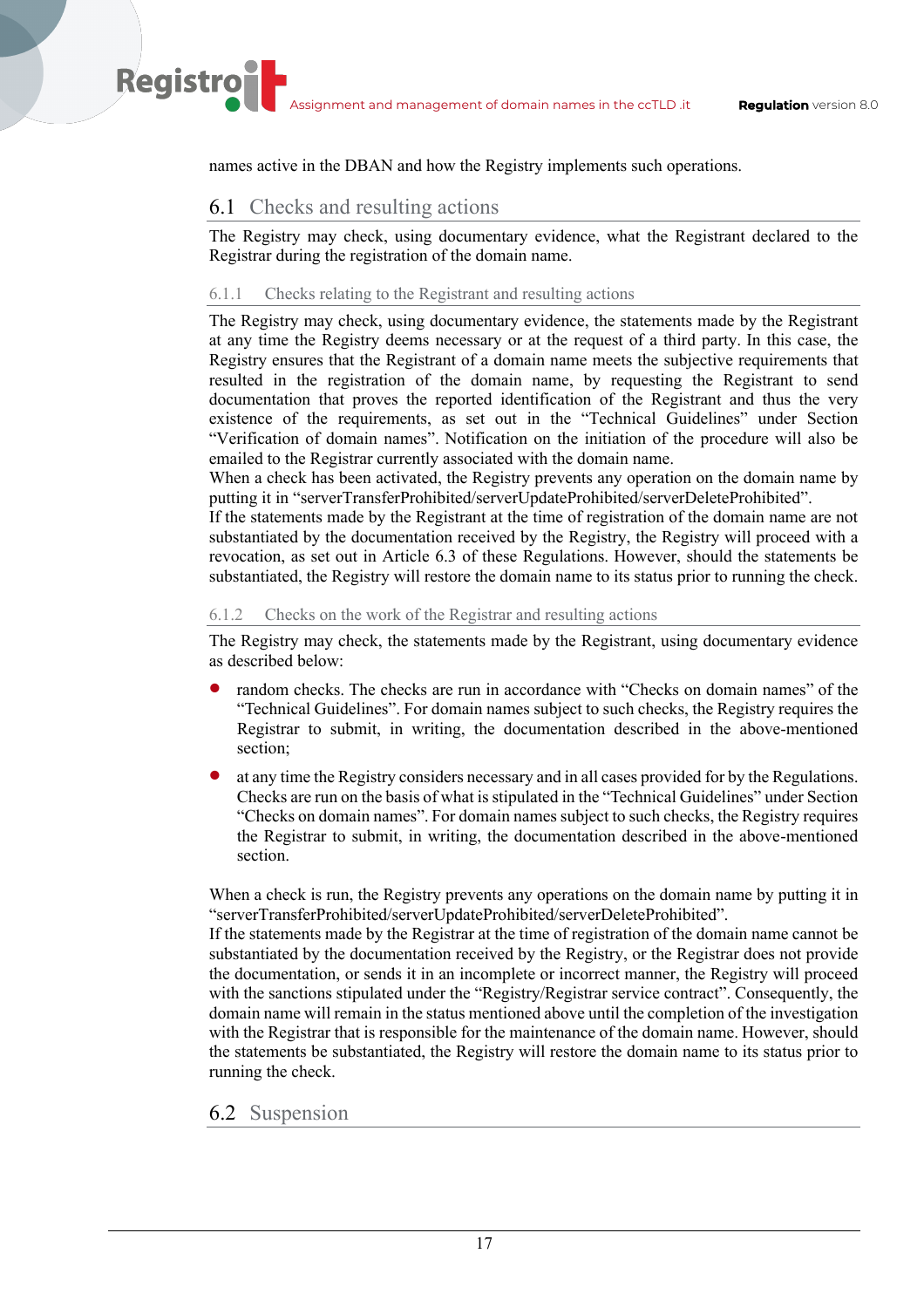#### 6.2.1 Upon request of the competent authority

The Registry shall revoke the assignment of a domain name after being issued with a legal order by a competent authority, that stipulates that the Registrant is not permitted to use the domain name. In this case the domain name is put in "inactive/serverHold" and no transactions relating to it are permitted.

A domain name in "inactive/serverHold" can only be restored to the original assignee on the basis of a judicial decision or arbitration authority that subsequently rejects the requests of those who challenged the legality of the use, or if the proceedings in which the decision that led to the suspension being issued, have been extinguished.

## 6.2.2 Upon request of the assignee

The Registry shall suspend a domain name upon request from the assignee whose use of the domain name has been judicially challenged.

In this case, the Registry is obliged to restore the domain name in favour of the original assignee as soon as the original assignee requests the Registry to do so.

### 6.3 Revocation

**Registro** 

#### 6.3.1 Upon request of the competent Authority

The revocation of a domain name can be a result of a court order, or other order issued by a competent authority, which has been notified to the Registry in accordance with the law. The revoked domain names will be put in "inactive/revoked" where they will remain for 30 (thirty) days. After this period, they will be permanently deleted from the DBAN and thus put in "pendingDelete/pendingDelete" and later in "deleted". In the event that a domain name is also subject to a challenge (and therefore also associated with a "challenged" status), the domain name will then move from "inactive/revoked" to "inactive/toBeReassigned".

#### 6.3.2 Ex-officio

### 6.3.2.1 Lack of eligibility or failure to submit the required documents to the Registrant

The loss of subjective requirements occurs when the Registrant of the domain name no longer has the rights to the domain name, or in the event that the Registry has not received the required documentation in accordance with Art. 6.1.1 of these Regulations. In this case, the Registry will officially revoke the domain name.

The revoked domain names will be put in "inactive/revoked" and will remain in this status for 30 (thirty) days. After this period, they will be permanently deleted from the DBAN and thus be put in "pendingDelete/pendingDelete" and later in "deleted". In the event that a domain name is also subject to a challenge (and therefore also associated with a "challenged" status), the domain name will then move from "inactive/revoked" to "inactive/toBeReassigned".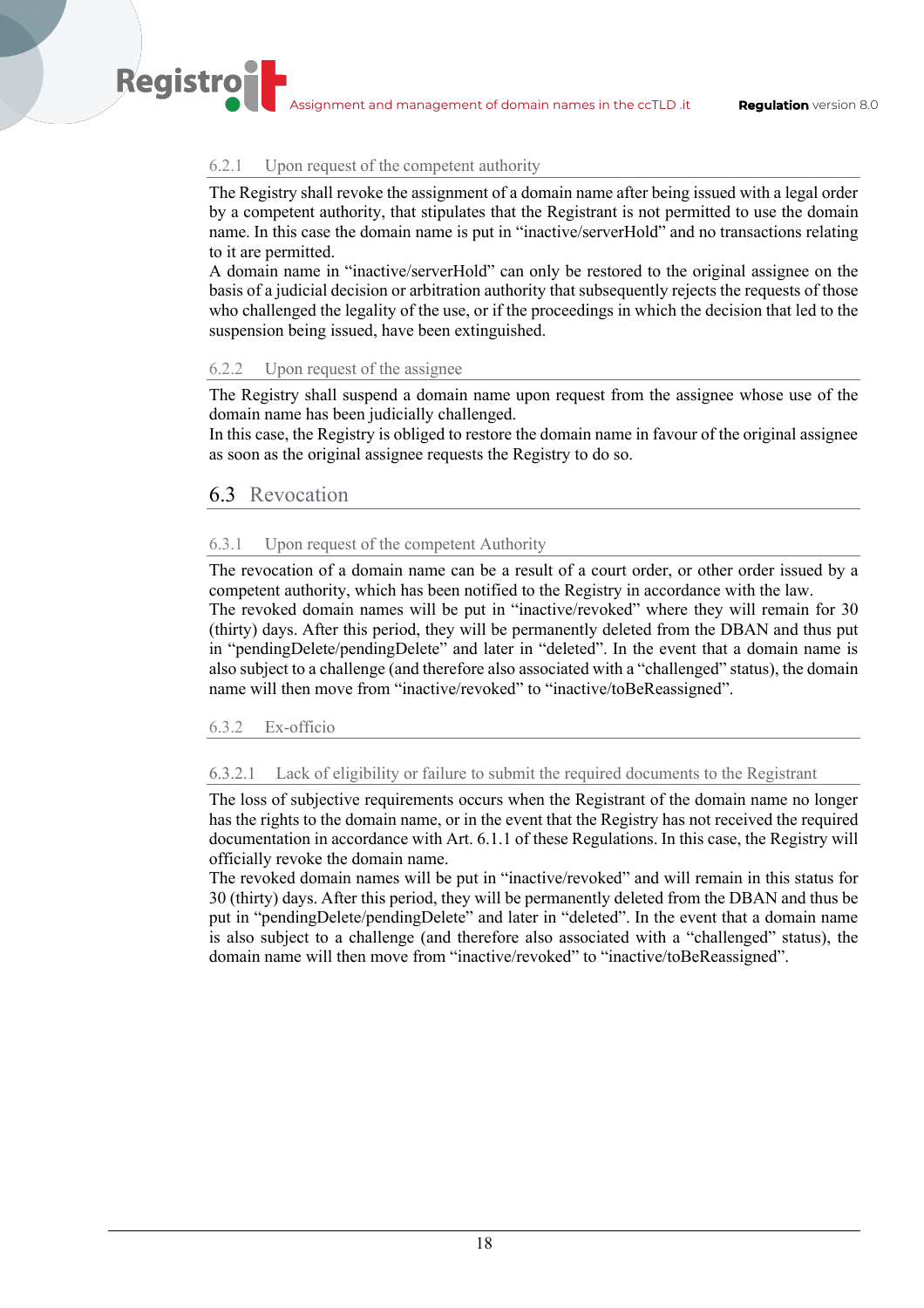## **Appendix A - List of names corresponding to the denominations of Italian regions**

Val-d-Aosta.it Val-dAosta.it Vald-Aosta.it ValdAosta.it Valle-d-Aosta.it Valle-dAosta.it Valled-Aosta.it ValledAosta.it Valle-Aosta.it ValleAosta.it Vallee-Aoste.it ValleeAoste.it Aosta-Valley.it AostaValley.it VAO.it VDA.it Vallee-d-Aoste.it ValleedAoste.it Vallée-Aoste.it ValléeAoste.it Vallée-d-Aoste.it ValléedAoste.it Piemonte.it Piedmont.it PMN.it Liguria.it LIG.it Lombardia.it Lombardy.it LOM.it Veneto.it VEN.it Trentino-Alto-Adige.it Trentino-AltoAdige.it TrentinoAlto-Adige.it TrentinoAltoAdige.it Trentino-A-Adige.it Trentino-AAdige.it TrentinoA-Adige.it TrentinoAAdige.it Trentino-Sued-Tirol.it Trentino-SuedTirol.it TrentinoSued-Tirol.it TrentinoSuedTirol.it Trentino-Sud-Tirol.it Trentino-SudTirol.it TrentinoSud-Tirol.it TrentinoSudTirol.it Trentino-S-Tirol.it

**Registro** 

Trentino-STirol.it TrentinoS-Tirol.it TrentinoSTirol.it Trentin-Sud-Tirol.it Trentin-Sued-Tirol.it Trentin-SudTirol.it Trentin-SuedTirol.it TrentinSud-Tirol.it TrentinSued-Tirol.it TrentinSudTirol.it TrentinSuedTirol.it Trentino-Süd-Tirol.it Trentino-SüdTirol.it TrentinoSüd-Tirol.it TrentinoSüdTirol.it Trentin-Süd-Tirol.it Trentin-SüdTirol.it TrentinSüd-Tirol.it TrentinSüdTirol.it TAA.it Friuli-Venezia-Giulia.it Friuli-VeneziaGiulia.it FriuliVenezia-Giulia.it FriuliVeneziaGiulia.it Friuli-Ve-Giulia.it Friuli-VeGiulia.it FriuliVe-Giulia.it FriuliVeGiulia.it Friuli-V-Giulia.it Friuli-VGiulia.it FriuliV-Giulia.it FriuliVGiulia.it FVG.it Emilia-Romagna.it EmiliaRomagna.it EMR.it Toscana.it Tuscany.it TOS.it Marche.it MAR.it Umbria.it UMB.it Abruzzo.it ABR.it Molise.it MOL.it

Lazio.it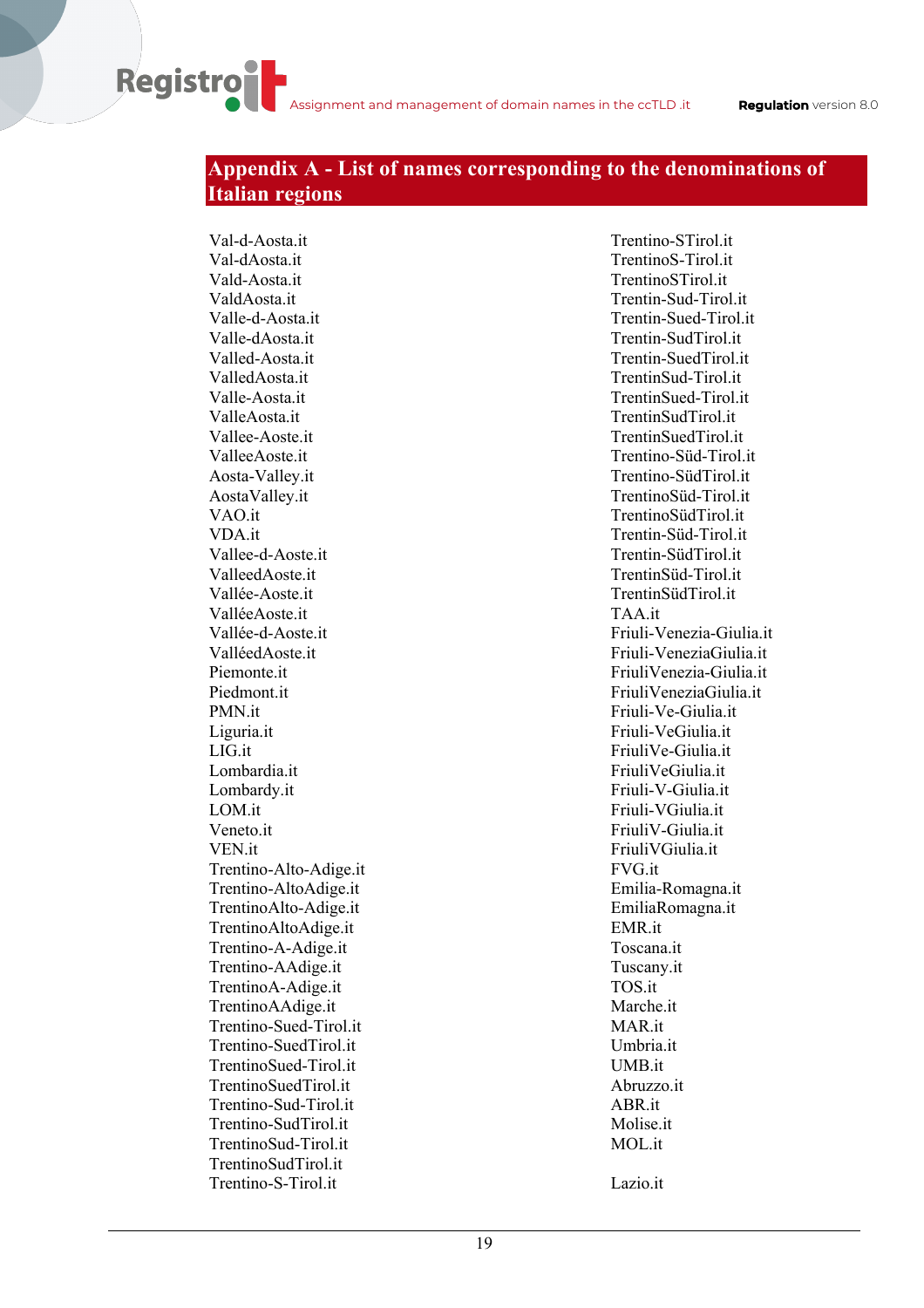Assignment and management of domain names in the ccTLD .it **Regulation** version 8.0

LAZ.it Campania.it CAM.it Puglia.it PUG.it Basilicata.it Lucania.it BAS.IT

Registro

Calabria.it CAL.it Sicilia.it Sicily.it SIC.it Sardegna.it Sardinia.it SAR.it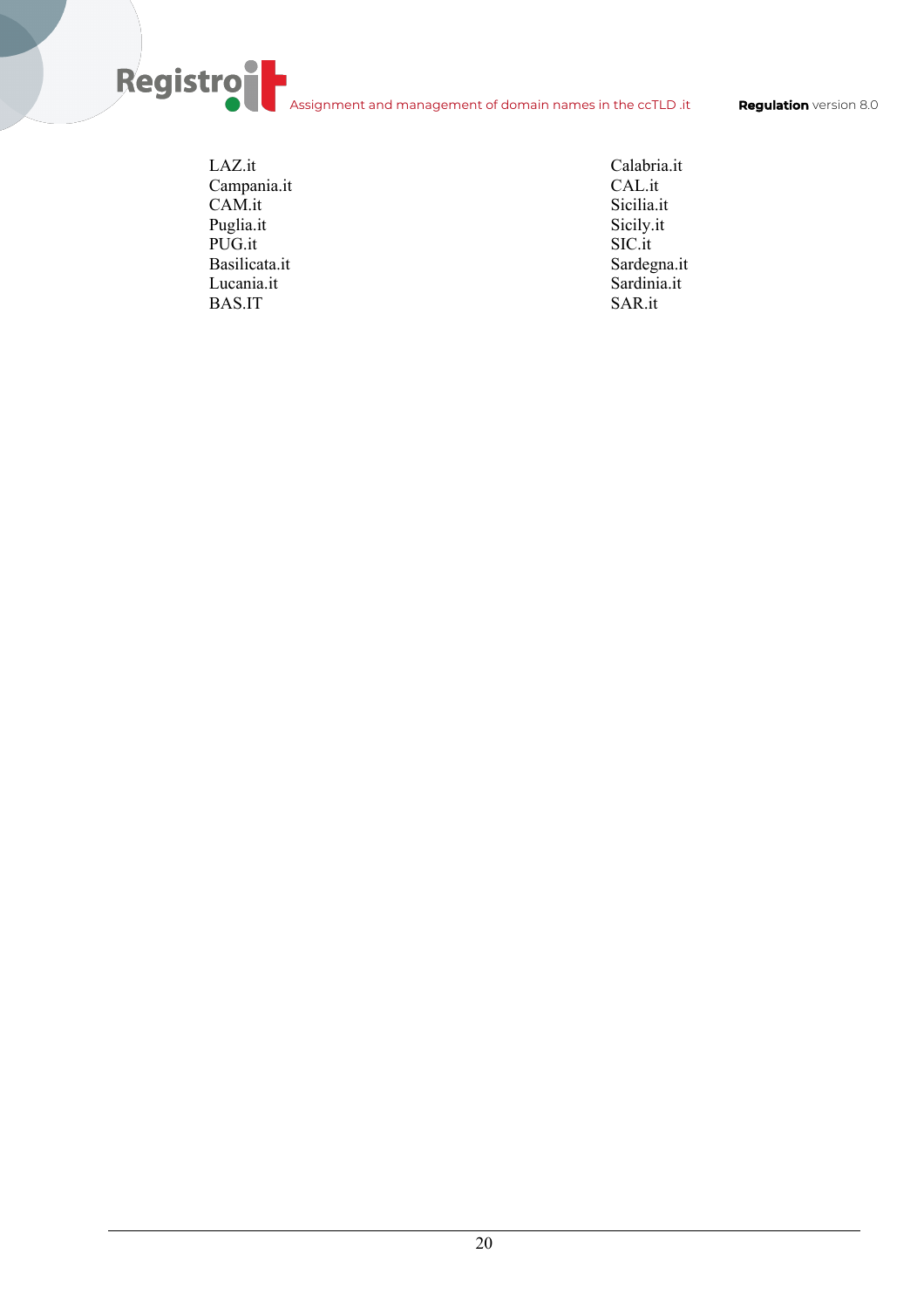#### **Italian provinces** Agrigento.it AG.it Alessandria.it AL.it Ancona.it AN.it Aosta.it Aoste.it AO.it Arezzo.it AR.it Ascoli-Piceno.it AscoliPiceno.it AP.it Asti.it AT.it Avellino.it AV.it Bari.it BA.it Andria-Barletta-Trani.it AndriaBarlettaTrani.it Trani-Barletta-Andria.it TraniBarlettaAndria.it Barletta-Trani-Andria.it BarlettaTraniAndria.it Andria-Trani-Barletta.it AndriaTraniBarletta.it Trani-Andria-Barletta.it TraniAndriaBarletta.it BT.it Belluno.it BL.it Benevento.it BN.it Bergamo .it BG.it Biella.it BI.it Bologna.it BO.it Bolzano.it Bozen.it Balsan.it Alto-Adige.it AltoAdige.it Suedtirol.it Bulsan.it Bolzano-AltoAdige.it Bulsan-Sudtirol.it Bulsan-Suedtirol.it Balsan-Sudtirol.it Balsan-Suedtirol.it Bozen-Südtirol.it Bulsan-Südtirol.it Balsan-Südtirol.it Südtirol.it BZ.it Brescia.it BS.it Brindisi.it BR.it Cagliari.it CA.it Caltanissetta.it CL.it Campobasso.it CB.it Caserta.it CE.it Catania.it CT.it Catanzaro.it CZ.it Chieti.it CH.it Como.it CO.it Cosenza.it CS it Cremona.it CR.it Crotone.it KR.it Cuneo.it CN<sub>it</sub> Enna.it EN.it Ferrara.it FE.it Fermo.it FM.it Firenze.it Florence.it FI.it Foggia.it

# **Appendix B - List of names corresponding to the denominations of**

FG.it

Forli-Cesena.it

Bozen-Sudtirol.it Bozen-Suedtirol.it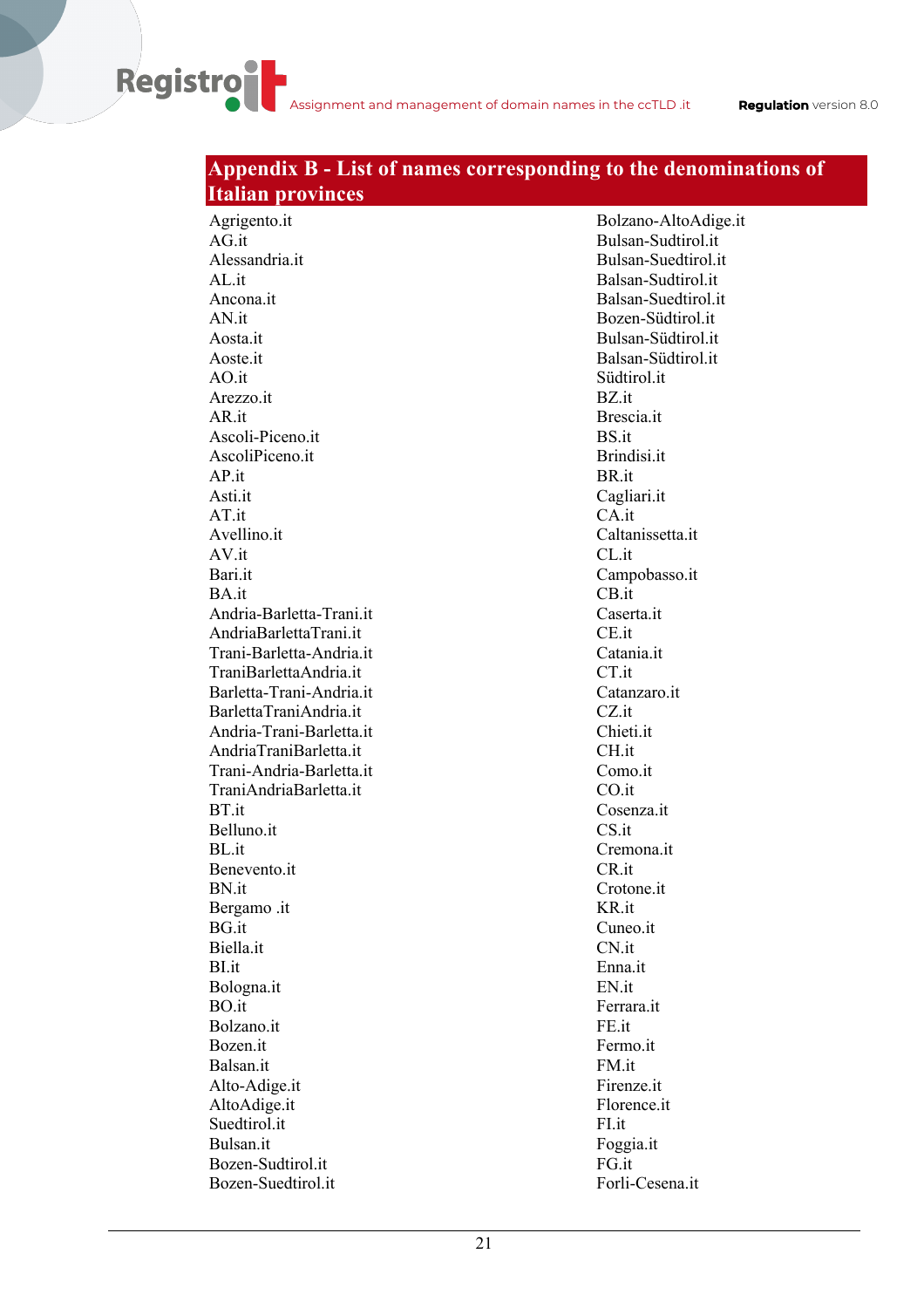ForliCesena.it Cesena-Forli.it CesenaForli.it Forlì-Cesena.it ForlìCesena.it Cesena-Forlì.it CesenaForlì.it  $FC$  it Frosinone.it FR.it Genova.it Genoa.it GE.it Gorizia.it GO.it Grosseto.it GR.it Imperia.it IM.it Isernia.it IS.it LAquila.it Aquila.it AQ.it La-Spezia.it LaSpezia.it SP.it Latina.it LT.it Lecce.it LE.it Lecco.it LC.it Livorno.it LI.it Lodi.it LO.it Lucca.it LU.it Macerata.it MC.it Mantova.it MN.it Massa-Carrara.it MassaCarrara.it Carrara-Massa.it CarraraMassa.it MS.it Matera.it MT.it Messina.it ME.it Milano.it

**Registro** 

Milan.it MI.it Modena.it MO.it Monza.it Monza-Brianza.it MonzaBrianza.it MonzaeBrianza.it MonzaedellaBrianza.it Monza-e-della-Brianza.it MB.it Napoli.it Naples.it NA.it Novara.it NO.it Nuoro.it NU.it Oristano.it OR.it Padova.it Padua.it PD.it Palermo.it PA.it Parma.it PR.it Pavia.it PV.it Perugia.it PG.it Pescara.it PE.it Pesaro-Urbino.it PesaroUrbino.it Urbino-Pesaro.it UrbinoPesaro.it PU.it Piacenza.it PC.it Pisa.it PI.it Pistoia.it PT.it Pordenone.it PN.it Potenza .it PZ.it Prato.it PO.it Ragusa.it RG.it Ravenna.it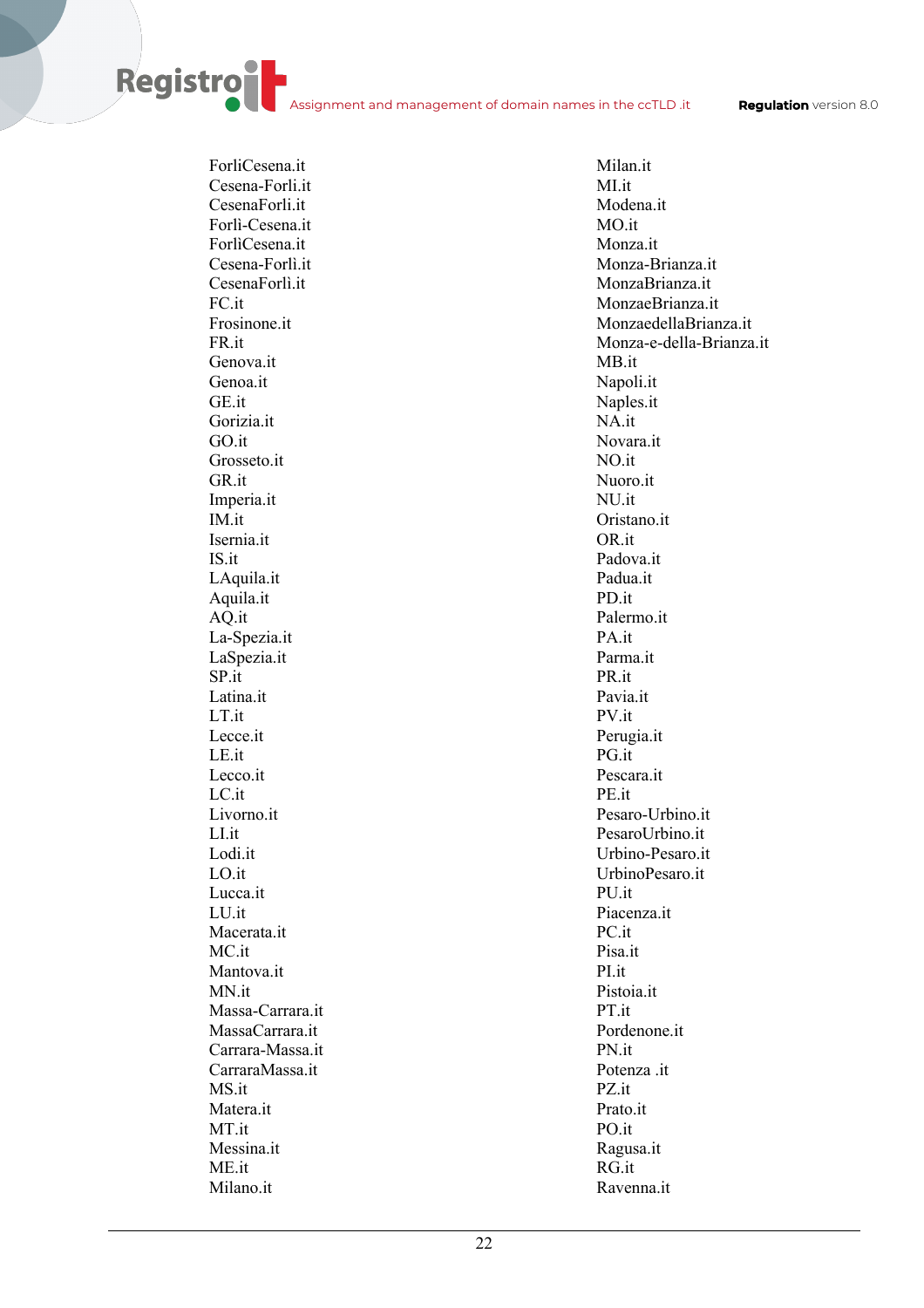RA.it Reggio-Calabria.it ReggioCalabria.it RC.it Reggio-Emilia.it ReggioEmilia.it RE.it Rieti.it RI.it Rimini.it RN.it Roma.it Rome.it RM.it Rovigo.it RO.it Salerno.it SA.it Sassari.it SS.it Savona.it SV.it Siena.it SI.it Siracusa.it SR.it Sondrio.it SO.it Sud-Sardegna.it Sudsardegna.it SU.it Taranto.it TA.it Teramo.it TE.it

Registro

Terni.it TR.it Torino.it Turin.it TO.it Trapani.it TP.it Trento.it Trentino.it TN.it Treviso.it TV.it Trieste.it TS.it Udine.it UD.it Varese.it VA.it Venezia.it Venice.it VE.it Verbania.it Verbano-Cusio-Ossola.it VB.it Vercelli.it VC.it Verona.it VR.it Vibo-Valentia.it ViboValentia.it VV.it Vicenza.it VI.it Viterbo.it VT.it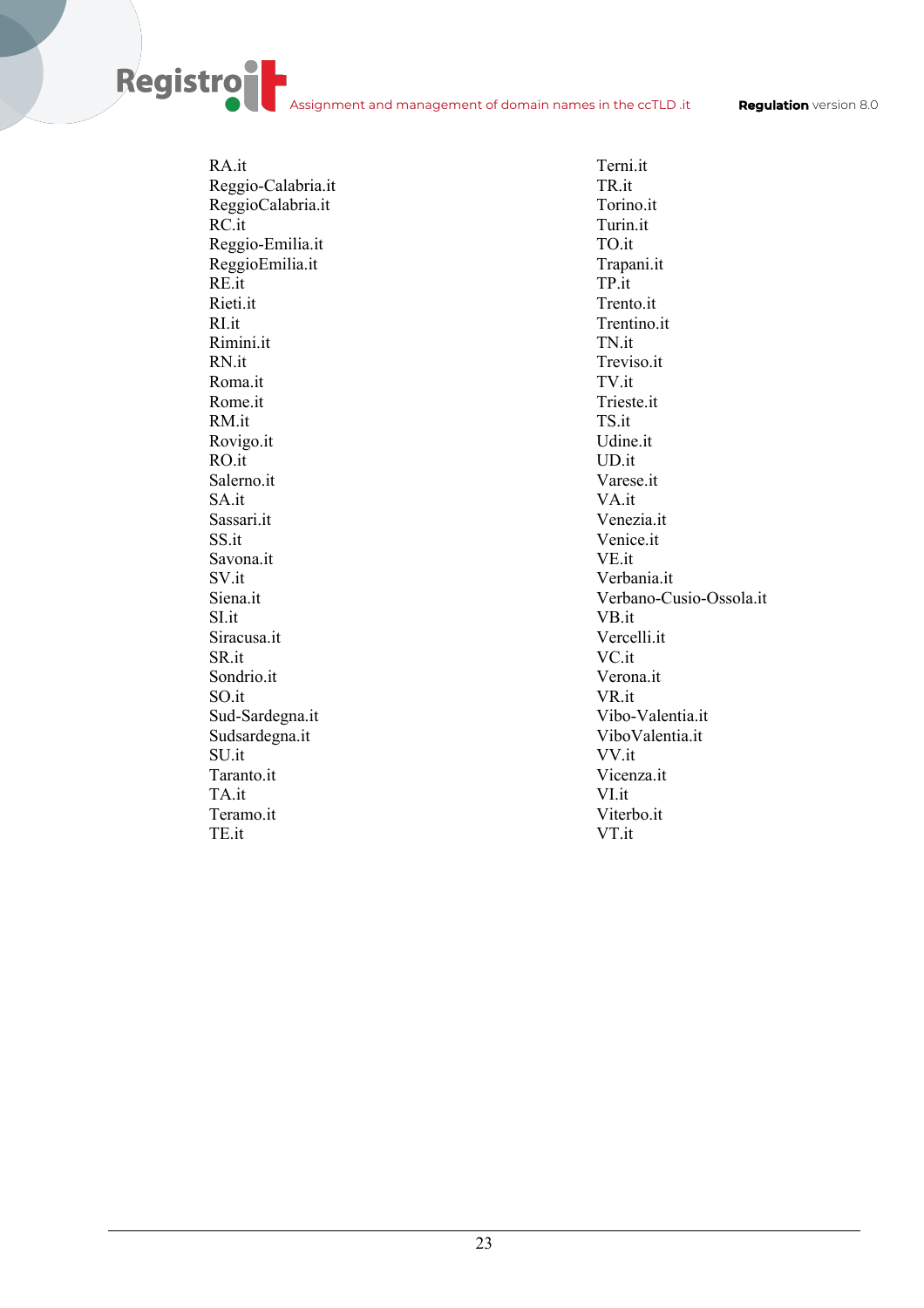Registro

# **Appendix C - List of names corresponding to the denominations of Italian municipalities**

The list of municipalities, for simplicity, is not attached but is available on a specific file, on the Registry's website, to the link: https://www.nic.it/sites/default/files/docs/comuni\_list.html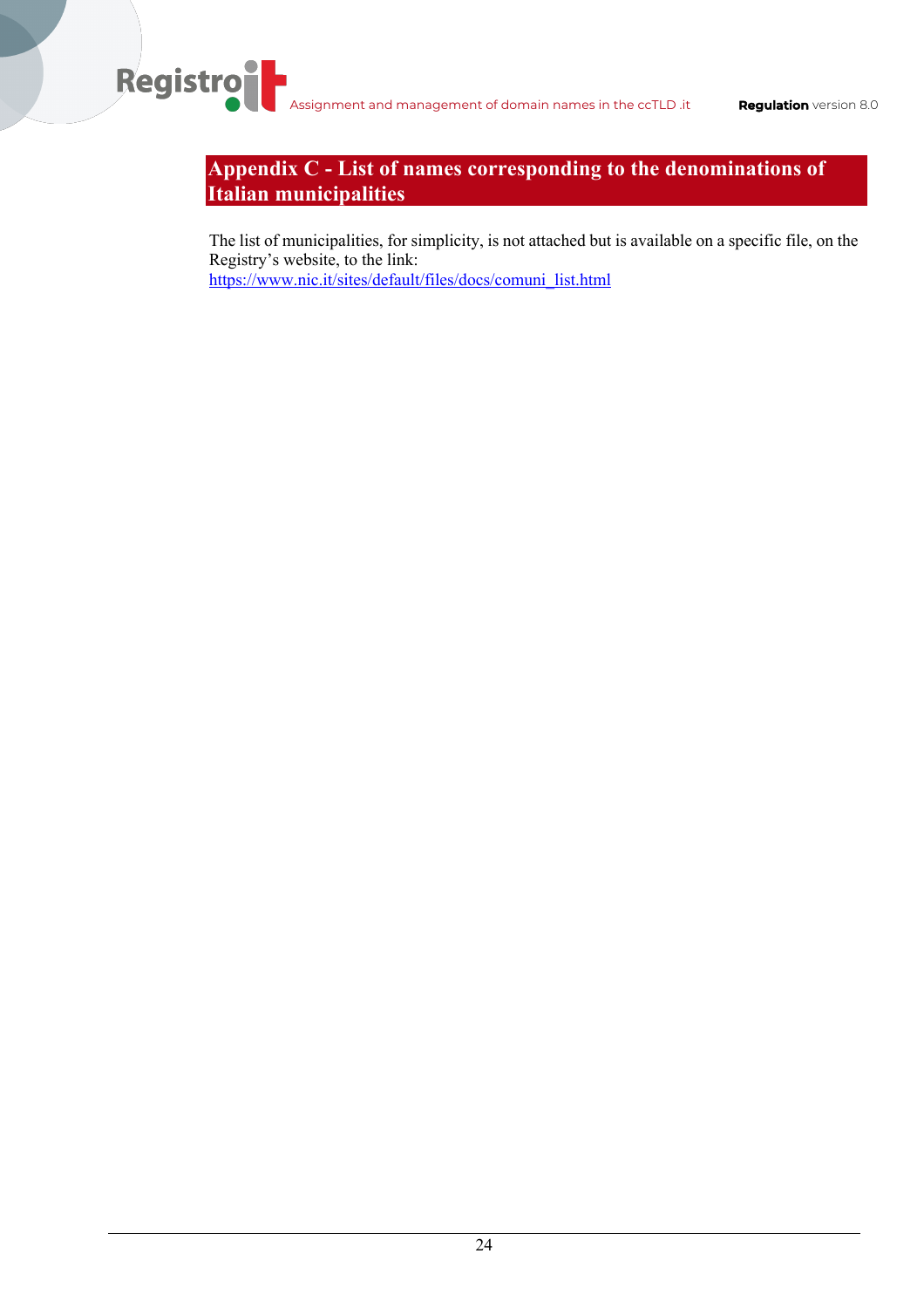## **Appendix D - List of non-assignable names**

e-mail.it internet.it ldap.it mail.it naming-authority.it namingauthority.it news.it nis.it noc.it registration-authority.it registrationauthority.it tcpip.it whois.it www.it registroitaliano.it registro-italiano.it italianRegistry.it italian-Registry.it registro-italiano-in-internet.it registro-italiano-internet.it registroitalianoininternet.it registro-internet.it registrointernet.it internetRegistry.it internet-Registry.it registro-italia.it registroitalia.it registro-cctld.it registrocctld.it Registry-cctld.it Registrycctld.it registroitalianointernet.it nicit.it nic-it.it enum.it e-num.it enum-Registry.it e-num-Registry.it Registry-enum.it Registryenum.it Registry-e-num.it registro-enum.it registro-e-num.it enum-registro.it e-num-registro.it

**Registro**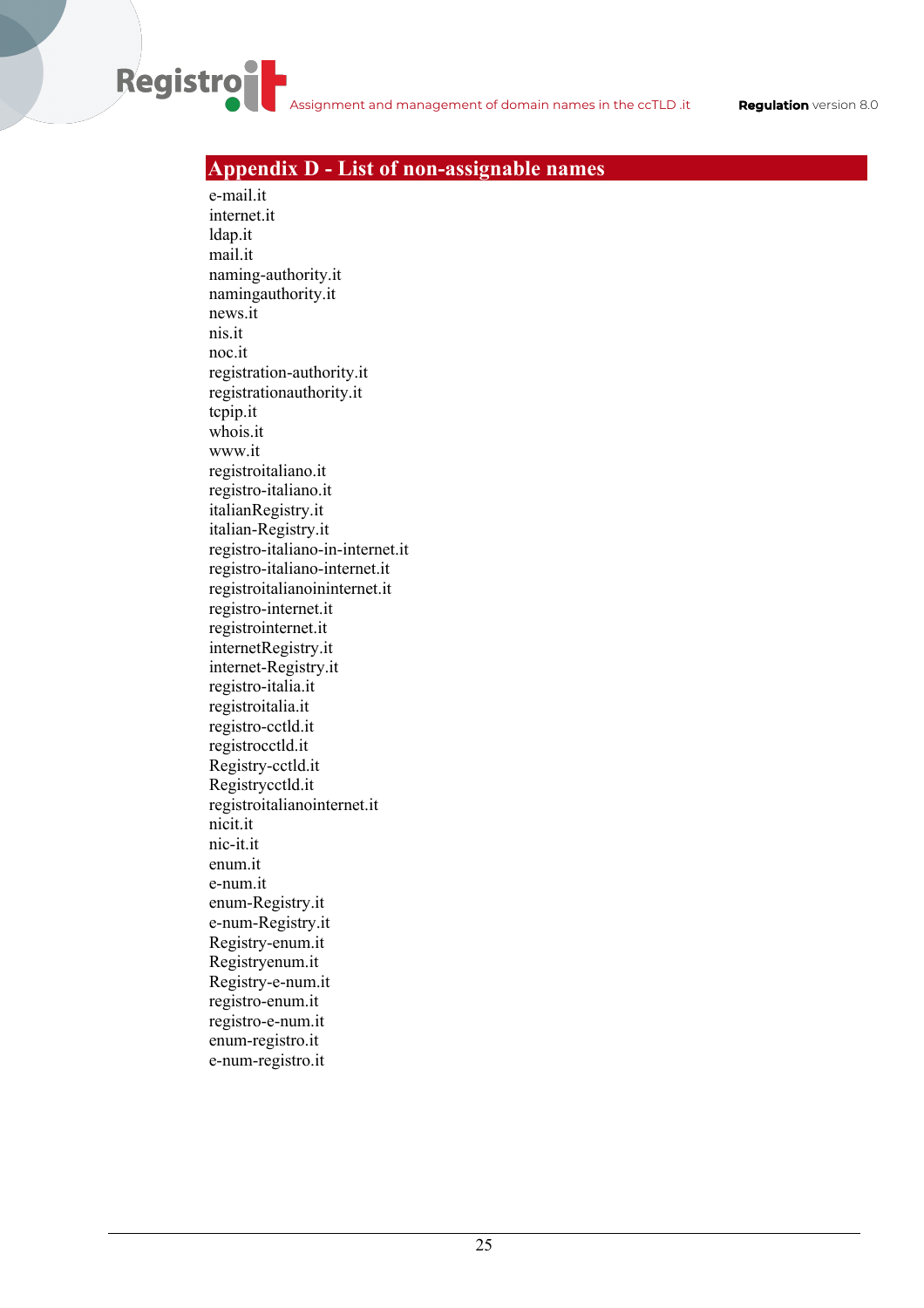# **Appendix E - Glossary**

The following table contains the definition of the terms used in this document.

| Term                                                  | <b>Abbreviation</b> | <b>Definition</b>                                                                                                                                                                                                                                                                                                                                                                                                                                                                                                                                                               |
|-------------------------------------------------------|---------------------|---------------------------------------------------------------------------------------------------------------------------------------------------------------------------------------------------------------------------------------------------------------------------------------------------------------------------------------------------------------------------------------------------------------------------------------------------------------------------------------------------------------------------------------------------------------------------------|
| <b>ASCII</b>                                          |                     | Coding system of the 7-bit characters commonly used in<br>computers.                                                                                                                                                                                                                                                                                                                                                                                                                                                                                                            |
| <b>Authinfo</b>                                       |                     | Authorization password used by the Registrant to request<br>specific operations.                                                                                                                                                                                                                                                                                                                                                                                                                                                                                                |
| <b>Authoritative</b><br>nameserver                    |                     | A nameserver that holds the data for a given area in the name<br>tree.                                                                                                                                                                                                                                                                                                                                                                                                                                                                                                          |
| ccTLD .it zone                                        |                     | The file of the master DNS of the ccTLD .it, which contains all<br>current delegations in the ccTLD .it.                                                                                                                                                                                                                                                                                                                                                                                                                                                                        |
| country code Top<br><b>Level Domain</b>               | ccTLD               | A label that uniquely identifies the suffix assigned to a nation<br>based on ISO-3166 (eg Italy = "it") in the tree of Internet<br>domain names.                                                                                                                                                                                                                                                                                                                                                                                                                                |
| Database of<br><b>Assigned Names</b>                  | <b>DBAN</b>         | Database maintained by the .it Registry, where all the data for<br>the assigned domain names in the ccTLD .it are stored and<br>managed.                                                                                                                                                                                                                                                                                                                                                                                                                                        |
| <b>Dispute Resolution</b><br><b>Service Providers</b> | <b>DRSPs</b>        | Organizations accredited by the Registry to manage the<br>resolution of disputes relating to the reassignment of registered<br>domain names in the ccTLD .it, in accordance with the<br>"Procedure for the accreditation of Service Providers of out-of-<br>court settlement of disputes in the framework of the ccTLD .it",<br>which is available on the Registry's website.                                                                                                                                                                                                   |
| Domain name                                           |                     | Association between a public IP address and a string of<br>characters to guarantee the consistency of the associations<br>between IP addresses and domain names. The conversion from<br>domain name to IP address and vice versa is provided by the<br>Domain Name System (DNS). A domain name consists of<br>several parts.                                                                                                                                                                                                                                                    |
| <b>Domain Name</b><br><b>System</b>                   | <b>DNS</b>          | System used to translate domain names into IP addresses and<br>vice versa.                                                                                                                                                                                                                                                                                                                                                                                                                                                                                                      |
| <b>DNS Delegacy</b>                                   |                     | Enables the activation of a domain name on the Internet by<br>inserting records in their respective zone files.                                                                                                                                                                                                                                                                                                                                                                                                                                                                 |
| <b>Drop Time</b>                                      |                     | Enables the deletion, at fixed times, of domain names that are<br>pendingDelete/pendingDelete.                                                                                                                                                                                                                                                                                                                                                                                                                                                                                  |
| <b>Extensible</b><br>Provisioning<br><b>Protocol</b>  | EPP                 | Synchronous client-server protocol based on XML; in the<br>implementation of the Registro.it it provides secure connections<br>for managing objects related to the registration and maintenance<br>of domain names.                                                                                                                                                                                                                                                                                                                                                             |
| generic Top Level<br>Domain                           | gTLD                | A label that uniquely identifies the suffix in a tree of generic<br>Internet domain names: "generic" TLDs, or "gTLDs", are made<br>up of three or more characters, and are either: "sponsored"<br>TLDs (sTLDs) or "unsponsored" TLDs (uTLDs).                                                                                                                                                                                                                                                                                                                                   |
| <b>ICANN</b>                                          |                     | ICANN (Internet Corporation for Assigned Names and<br>Numbers) is a not for profit organization, responsible for<br>assigning IP (Internet Protocol) addresses, i.e. protocol<br>identifiers, to manage the top level domain names, generic<br>(gTLD) and country code (ccTLD), as well as the root server<br>systems. ICANN helps to maintain the operational stability of<br>the Internet, promote competition, broaden the representation of<br>global Internet communities and thus develop a related policy<br>through participation and consensus (http://www.icann.org). |
| <b>Internationalised</b><br><b>Domain Name</b>        | <b>IDN</b>          | Domain name that contains non-ASCII characters such as<br>accented letters. .it domain names can be registered that include<br>the non-ASCII characters specified in these Regulations.                                                                                                                                                                                                                                                                                                                                                                                         |
| IP address                                            |                     | The IP (Internet Protocol) address is a numerical sequence that<br>uniquely identifies a machine that is connected to the Internet,                                                                                                                                                                                                                                                                                                                                                                                                                                             |